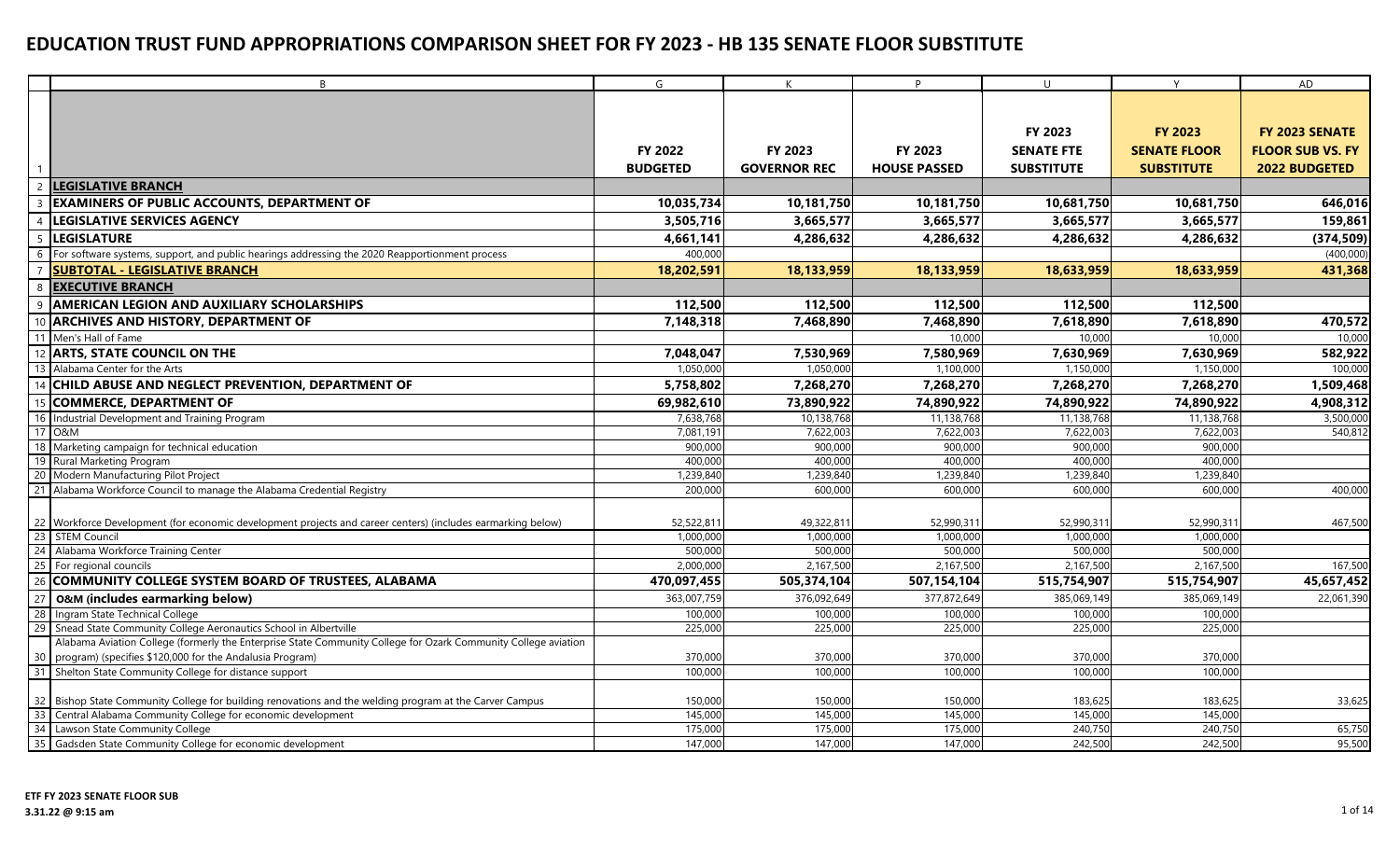|    | R                                                                                                               | G               | К                   | D                   | $\cup$            | $\vee$              | <b>AD</b>               |
|----|-----------------------------------------------------------------------------------------------------------------|-----------------|---------------------|---------------------|-------------------|---------------------|-------------------------|
|    |                                                                                                                 |                 |                     |                     |                   |                     |                         |
|    |                                                                                                                 |                 |                     |                     |                   |                     |                         |
|    |                                                                                                                 |                 |                     |                     | FY 2023           | <b>FY 2023</b>      | FY 2023 SENATE          |
|    |                                                                                                                 | <b>FY 2022</b>  | <b>FY 2023</b>      | <b>FY 2023</b>      | <b>SENATE FTE</b> | <b>SENATE FLOOR</b> | <b>FLOOR SUB VS. FY</b> |
|    |                                                                                                                 | <b>BUDGETED</b> | <b>GOVERNOR REC</b> | <b>HOUSE PASSED</b> | <b>SUBSTITUTE</b> | <b>SUBSTITUTE</b>   | <b>2022 BUDGETED</b>    |
|    |                                                                                                                 |                 |                     |                     |                   |                     |                         |
| 36 | Gadsden State Community College for the Poultry Technology Center in partnership with Auburn University         | 100,000         | 100,000             | 100,000             | 100,000           | 100,000             |                         |
|    | Northwest-Shoals Community College for the Lauderdale County Workforce Center and Acquisition and               |                 |                     |                     |                   |                     |                         |
| 37 | <b>Construction Program</b>                                                                                     | 450,000         | 450,000             | 450,000             | 450,000           | 450,000             |                         |
| 38 | Shelton State Community College for facility modification                                                       | 250,000         | 250,000             | 250,000             | 250,000           | 250,000             |                         |
|    |                                                                                                                 |                 |                     |                     |                   |                     |                         |
|    | 39 Bevill State Community College - Hamilton, Sumiton, Jasper, and Fayette Campuses (to be distributed equally) | 280,000         | 280,000             | 280,000             | 280,000           | 280,000             |                         |
| 40 | Coastal Alabama Community College for the technology and manufacturing program                                  | 450,000         | 450,000             | 450,000             | 552,12            | 552,125             | 102,125                 |
| 41 | Jefferson State Community College for the nursing program                                                       | 375,000         | 375,000             | 375,000             | 552,625           | 552,625             | 177,625                 |
| 42 | Wallace Community College - Dothan for the Center for Economic and Workforce Development                        | 250,000         | 250,000             | 250,000             | 278,875           | 278,875             | 28,875                  |
| 43 | Wallace State Community College - Hanceville for the Aviation Program                                           | 385,000         | 385,000             | 385,000             | 427,875           | 427,875             | 42,875                  |
| 44 | Wallace State Community College - Hanceville Winston County Learning Center                                     |                 |                     |                     |                   |                     |                         |
| 45 | Wallace Community College - Selma for the Excellence In Education to Employment Pipeline                        | 175,000         | 175,000             | 175,000             | 175,000           | 175,000             |                         |
| 46 | Northeast Alabama Community College                                                                             | 200,000         | 200,000             | 200,000             | 200,00            | 200,000             |                         |
| 47 | Southern Union State Community College                                                                          | 200,000         |                     |                     | 356,125           | 356,125             | 156,125                 |
| 48 | Lurleen B. Wallace Community College for rebranding and signage                                                 | 75,000          |                     |                     |                   |                     | (75,000)                |
| 49 | Lurleen B. Wallace Community College for workforce development                                                  |                 |                     | 200,000             | 200,000           | 200,000             | 200,000                 |
|    | 50 Chattahoochee Valley Community College for Applied Technology Program/Career Discovery                       | 75,000          | 75,000              | 75,000              | 104,750           | 104,750             | 29,750                  |
| 51 | Reid State Technical College                                                                                    | 25,000          | 25,000              | 25,000              | 30,125            | 30,125              | 5,125                   |
|    | Trenholm State for the Cloud Technology Skills Program (HOUSE PASSED), Changed to Innovation Center (FTE        |                 |                     |                     |                   |                     |                         |
|    | 52 SUBSTITUTE)                                                                                                  | 100,000         | 100,000             | 100,000             | 213,250           | 213,250             | 113,250                 |
| 53 | Drake State Community Technical College (Welding Facilities Expansion)                                          | 100,000         | 100,000             | 100,000             | 100,000           | 100,000             |                         |
|    | 54 Drake State Community Technical College (one-time equipment purchase)                                        |                 |                     | 80,000              | 80,000            | 80,000              | 80,000                  |
| 55 | Drake State Community Technical College (NASA Frontiers Project)                                                |                 |                     |                     |                   |                     |                         |
|    | 56 Calhoun Community College for the Expansion of Alabama Center for Arts                                       | 450,000         | 450,000             | 450,000             | 595,875           | 595,87              | 145,875                 |
|    | 57 Prison Education (includes earmarking below)                                                                 | 15,533,615      | 19,533,615          | 19,533,615          | 19,593,615        | 19,593,615          | 4,060,000               |
| 58 | Therapeutic Education (maximum)                                                                                 | 1,939,901       | 1,939,901           | 1,939,901           | 1,999,901         | 1,999,901           | 60,000                  |
|    | 59 Day Reporting Center Pilot Program                                                                           | 1,000,000       | 1,000,000           | 1,000,000           | 1,000,00          | 1,000,000           |                         |
|    | 60 Perry County Facility                                                                                        | 2,000,000       | 2,500,000           | 2,500,000           | 2,500,000         | 2,500,000           | 500,000                 |
| 61 | LifeTech Institute in Thomasville (maximum)                                                                     | 2,000,000       | 2,500,000           | 2,500,000           | 2,500,00          | 2,500,000           | 500,000                 |
| 62 | <b>Adult Education Program</b>                                                                                  | 13,471,894      | 13,471,894          | 13,471,894          | 13,814,656        | 13,814,656          | 342,762                 |
| 63 | <b>Special Populations Training</b>                                                                             | 4,725,281       | 4,725,281           | 4,725,281           | 4,725,281         | 4,725,281           |                         |
|    | 64 Mine Safety Training Program                                                                                 | 350,000         | 350,000             | 350,000             | 350,000           | 350,000             |                         |
|    |                                                                                                                 |                 |                     |                     |                   |                     |                         |
|    | 65   Postsecondary Education Department - Administration (Chancellor's Office) (includes earmarking below)      | 12,923,154      | 13,239,913          | 13,239,913          | 13,739,913        | 13,739,913          | 816,759                 |
|    | 66 For property and capital purchases and improvements                                                          | 1,135,442       | 1,135,442           | 1,135,442           | 1,335,442         | 1,335,442           | 200,000                 |
|    | 67 Smart Career Workforce Project                                                                               | 200,000         | 200,000             | 200,000             | 200,000           | 200,000             |                         |
|    | 68 Truck Driver Training Program - Central Alabama Community College                                            | 240,790         | 240,790             | 240,790             | 240,790           | 240,790             |                         |
|    | 69 Industry Certification Initiatives (formerly Workforce Development) (includes earmarking below)              | 7,160,778       | 7,160,778           | 7,160,778           | 7,160,778         | 7,160,778           |                         |
|    | 70 Workforce Development Initiatives                                                                            | 3,750,000       | 3,750,000           | 3,750,000           | 3,750,000         | 3,750,000           |                         |
|    | 71 For Career Coaches                                                                                           | 600,000         | 600,000             | 600,000             | 600,000           | 600,000             |                         |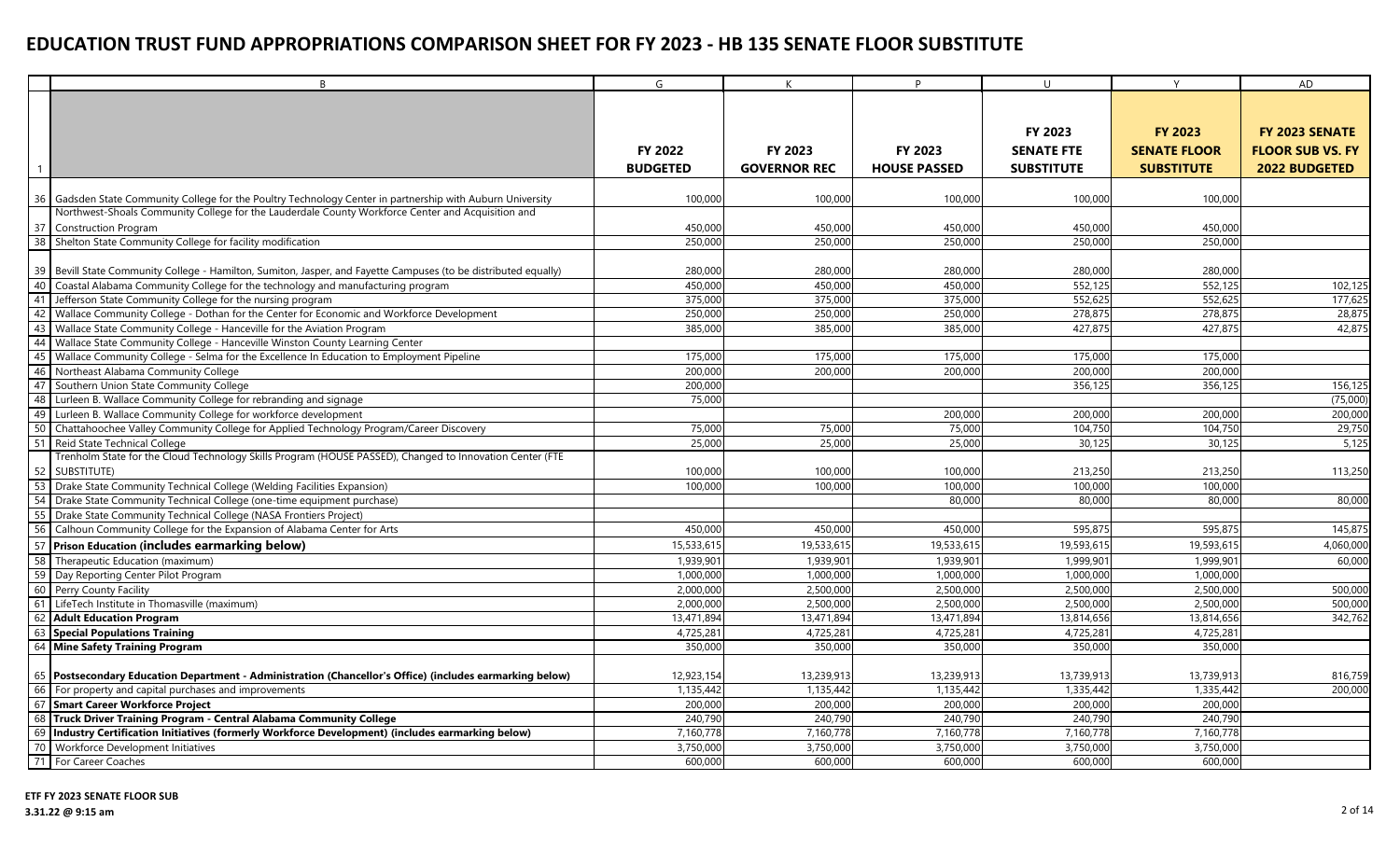|     | B                                                                                                       | G               | K                   | D                   | $\cup$            | Y                   | AD                      |
|-----|---------------------------------------------------------------------------------------------------------|-----------------|---------------------|---------------------|-------------------|---------------------|-------------------------|
|     |                                                                                                         |                 |                     |                     |                   |                     |                         |
|     |                                                                                                         |                 |                     |                     |                   |                     |                         |
|     |                                                                                                         |                 |                     |                     | FY 2023           | <b>FY 2023</b>      | FY 2023 SENATE          |
|     |                                                                                                         | FY 2022         | FY 2023             | FY 2023             | <b>SENATE FTE</b> | <b>SENATE FLOOR</b> | <b>FLOOR SUB VS. FY</b> |
|     |                                                                                                         | <b>BUDGETED</b> | <b>GOVERNOR REC</b> | <b>HOUSE PASSED</b> | <b>SUBSTITUTE</b> | <b>SUBSTITUTE</b>   | <b>2022 BUDGETED</b>    |
|     | Alabama Workforce Council Committee on Credentialing and Career Pathways                                | 1,000,000       | 1,000,000           | 1.000.000           | 1.000.000         | 1,000,000           |                         |
|     | <b>Marion Military Institute</b>                                                                        | 9,534,104       | 10,159,104          | 10,159,104          | 10,259,104        | 10,259,104          | 725,000                 |
|     | Alabama Technology Network (includes earmarking below)                                                  | 5,745,19        | 5,745,195           | 5,745,195           | 5,956,736         | 5,956,736           | 211,541                 |
| 75  | For workforce training                                                                                  | 503,906         | 503,906             | 503,906             | 503,906           | 503,906             |                         |
|     | Dual Enrollment - expand dual enrollment for technical education programs "academic programs" (includes |                 |                     |                     |                   |                     |                         |
|     | 76 earmarking below)                                                                                    | 21,182,385      | 26,182,385          | 26,182,385          | 26,182,385        | 26,182,385          | 5,000,000               |
|     | 77 Murphy University Center                                                                             | 200,000         | 200,000             | 200,000             | 200,000           | 200,000             |                         |
|     | 78 Science, Technology, Engineering, Arts and Math (STEAM) Project                                      | 500,000         | 500,000             | 500,000             | 600,000           | 600,000             | 100,000                 |
|     | 79 Volunteer EMSP Certifications                                                                        | 125,000         | 125,000             | 125,000             | 125,000           | 125,000             |                         |
|     | 80 LPN Programs (New and Current)                                                                       |                 | 2,000,000           | 2,000,000           | 2,000,000         | 2,000,000           | 2,000,000               |
| 81  | <b>Automotive Workforce Training Scholarship Program</b>                                                | 210,000         | 210,000             | 210,000             | 300,000           | 300,000             | 90,000                  |
| -82 | <b>Distance Learning Program</b>                                                                        | 3,375,000       | 3,375,000           | 3,375,000           | 3,375,000         | 3,375,000           |                         |
| -83 | Women's Fund of Greater Birmingham Educational Support Program                                          | 500,000         | 750,000             | 750,000             | 750,000           | 750,000             | 250,000                 |
|     | 84 ACCS Innovation Center                                                                               | 10,000,000      | 15,000,000          | 15,000,000          | 15,000,000        | 15,000,000          | 5,000,000               |
| 85  | <b>Career Tech Equipment</b>                                                                            |                 | 5,000,000           | 5,000,000           | 5,000,000         | 5,000,000           | 5,000,000               |
|     | 86 Automotive Manufacturing Workforce Development Program                                               | 312,500         | 312,500             | 312,500             | 312,500           | 312,500             |                         |
| 87  | <b>CYBER TECHNOLOGY AND ENGINEERING, SCHOOL OF</b>                                                      | 7,139,570       | 7,645,371           | 8,245,371           | 9,882,789         | 9,882,789           | 2,743,219               |
|     | 88 DEBT SERVICE                                                                                         | 32,762,356      | 31,765,000          | 31,765,000          | 31,765,000        | 31,765,000          | (997, 356)              |
| 89  | <b>DENTAL SCHOLARSHIP AWARDS, BOARD OF</b>                                                              | 731,166         | 731,166             | 731,166             | 731,166           | 731,166             |                         |
|     | 90 Alabama Dental Service Program                                                                       | 500,000         | 500,000             | 500,000             | 500,000           | 500,000             |                         |
| 91  | <b>EARLY CHILDHOOD EDUCATION, DEPARTMENT OF</b>                                                         | 161,850,837     | 186,198,945         | 186,198,945         | 186,198,945       | 186,198,945         | 24,348,108              |
| 92  | Social Services Program (includes earmarking below)                                                     | 161,850,837     | 186,198,945         | 186,198,945         | 186,198,945       | 186,198,945         | 24,348,108              |
| 93  | Strong Start/Strong Finish                                                                              | 3,000,000       | 4,000,000           | 4,000,000           | 4,000,000         | 4,000,000           | 1,000,000               |
| 94  | Office of School Readiness                                                                              | 151,215,130     | 173,745,222         | 173,745,222         | 173,745,222       | 173,745,222         | 22,530,092              |
| 95  | O&M                                                                                                     | 1,885,707       | 1,192,009           | 1,192,009           | 1,192,009         | 1,192,009           | (693, 698)              |
| 96  | Summer/After School Program                                                                             |                 | 1,511,714           | 1,511,714           | 1,511,714         | 1,511,714           | 1,511,714               |
|     | Marketing Campaign for Alabama Family Central                                                           | 750,000         | 750,000             | 750,000             | 750,000           | 750,000             |                         |
|     | 98 Home Instruction for Parents of Pre-school Youngsters (HIPPY) - First Teacher Home Visiting Program  | 5,000,000       | 5,000,000           | 5,000,000           | 5,000,000         | 5,000,000           |                         |
| 99  | <b>ECONOMIC AND COMMUNITY AFFAIRS, ALABAMA DEPARTMENT OF</b>                                            | 26,000,000      | 31,000,000          | 31,000,000          | 31,000,000        | 31,000,000          | 5,000,000               |
|     | 100 Research and Development Grant Program                                                              | 5,000,000       | 5,000,000           | 5,000,000           | 5,000,000         | 5,000,000           |                         |
|     | 101 Rural Broadband Grant Program                                                                       | 20,000,000      | 25,000,000          | 25,000,000          | 25,000,000        | 25,000,000          | 5,000,000               |
|     | 102 Electric Vehicle Technology Education Program                                                       | 1,000,000       | 1,000,000           | 1,000,000           | 1,000,000         | 1,000,000           |                         |
|     | 103 EDUCATION: LOCAL BOARDS OF EDUCATION                                                                | 4,621,106,720   | 4,833,918,285       | 4,794,022,092       | 4,849,559,496     | 4,849,559,496       | 228,452,776             |
|     | 104 K-12 Foundation Program (includes earmarking below)                                                 | 4,012,727,454   | 4,204,027,81        | 4,179,731,618       | 4,235,029,022     | 4,235,029,022       | 222,301,568             |
|     | Alabama Student Information Management System (ASIMS)                                                   | 9,839,874       | 9,839,874           | 9,839,874           | 9,839,874         | 9,839,874           |                         |
|     | 106 Transportation Program                                                                              | 380,436,908     | 405,738,903         | 405,738,903         | 405,738,903       | 405,738,903         | 25,301,995              |
|     | 107 At-Risk Student Program (includes earmarking below)                                                 | 19,567,734      | 20,567,734          | 20,967,734          | 20,967,734        | 20,967,734          | 1,400,000               |
|     | 108 Retired Senior Volunteer Program                                                                    | 150,000         | 150,000             | 150,000             | 150,000           | 150,000             |                         |
|     | 109 Jones Valley Teaching Farm                                                                          |                 |                     | 400,000             | 400,000           | 400,000             | 400,000                 |
|     | 110 Board of Adjustment                                                                                 | 750,800         | 750,800             | 750,800             | 750,800           | 750,800             |                         |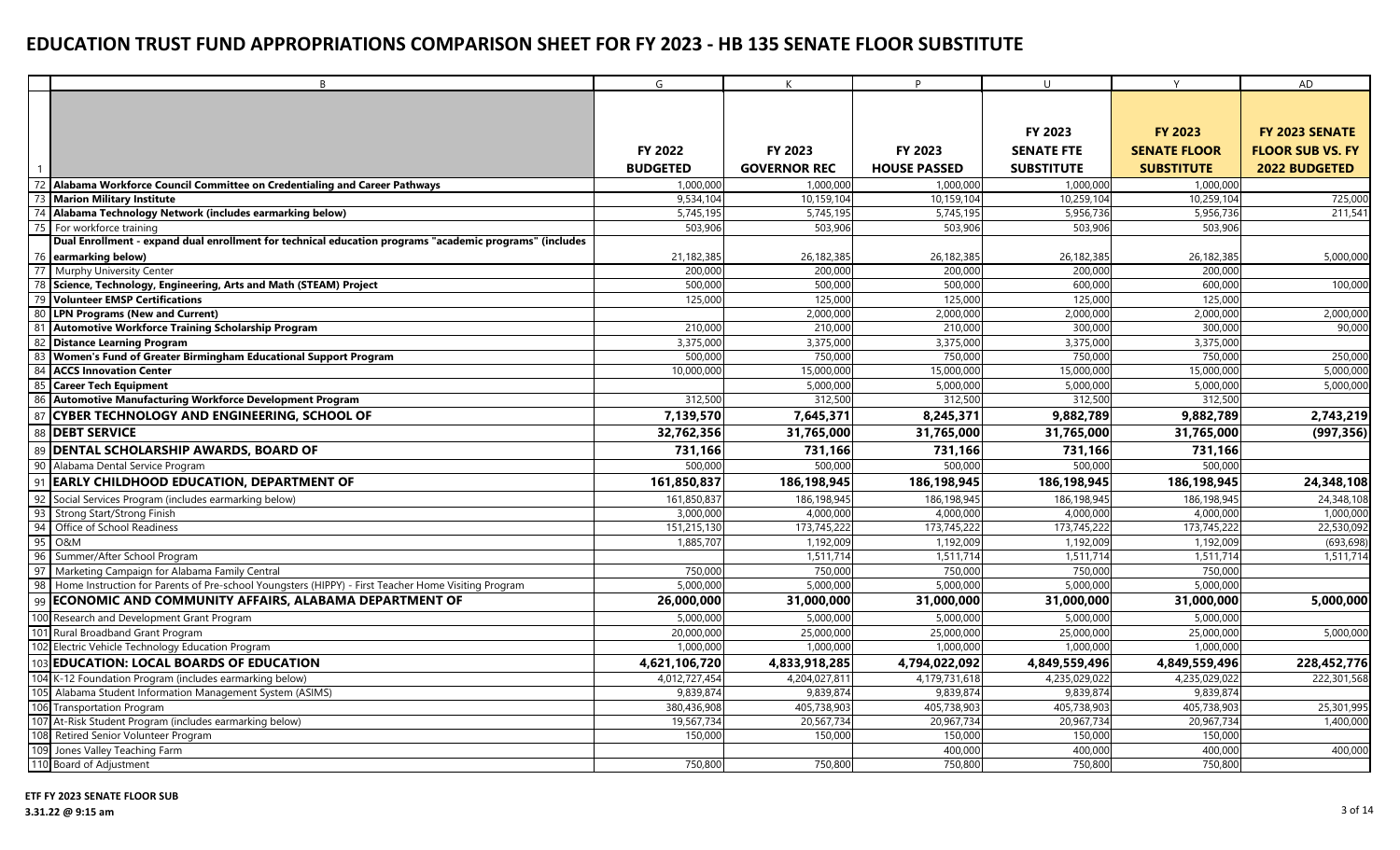|     | B                                                                                                                    | G                      | K                      | D                       | $\cup$                 | Y                      | AD                      |
|-----|----------------------------------------------------------------------------------------------------------------------|------------------------|------------------------|-------------------------|------------------------|------------------------|-------------------------|
|     |                                                                                                                      |                        |                        |                         |                        |                        |                         |
|     |                                                                                                                      |                        |                        |                         |                        |                        |                         |
|     |                                                                                                                      |                        |                        |                         | <b>FY 2023</b>         | <b>FY 2023</b>         | FY 2023 SENATE          |
|     |                                                                                                                      | FY 2022                | FY 2023                | FY 2023                 | <b>SENATE FTE</b>      | <b>SENATE FLOOR</b>    | <b>FLOOR SUB VS. FY</b> |
|     |                                                                                                                      | <b>BUDGETED</b>        | <b>GOVERNOR REC</b>    | <b>HOUSE PASSED</b>     | <b>SUBSTITUTE</b>      | <b>SUBSTITUTE</b>      | <b>2022 BUDGETED</b>    |
|     | 111 School Nurses Program                                                                                            | 40,672,957             | 49,579,875             | 49,579,875              | 49,579,875             | 49,579,875             | 8,906,918               |
|     | 112 Information Technology Services Program (Technology Coordinators) (includes earmarks below)                      | 12,551,084             | 16,173,127             | 20,173,127              | 20,413,127             | 20,413,127             | 7,862,043               |
|     | To improve cybersecurity, including protection of data and infrastructure                                            | 3,600,000              | 3,600,000              | 10,454,000              | 10,454,000             | 10,454,000             | 6,854,000               |
|     | 114 Career Tech O&M                                                                                                  | 7,000,000              | 8,000,000              | 8,000,000               | 8,000,000              | 8,000,000              | 1,000,000               |
|     | 115 Teacher Stabilization Program                                                                                    | 95,399,783             |                        |                         |                        |                        | (95, 399, 783)          |
|     | 116 Math and Science Teacher Salary Matrix                                                                           | 50,000,000             | 100,000,000            | 80,000,000              | 80,000,000             | 80,000,000             | 30,000,000              |
|     | 117 Student Growth                                                                                                   |                        | 27,080,035             | 27,080,035              | 27,080,035             | 27,080,035             | 27,080,035              |
|     | 118 Current Units                                                                                                    | 2,000,000              | 2,000,000              | 2,000,000               | 2,000,000              | 2,000,000              |                         |
|     | 119 EDUCATION, STATE DEPARTMENT OF                                                                                   | 361,368,466            | 435,477,004            | 459,201,467             | 467,211,467            | 467,086,467            | 105,718,001             |
|     | 120 Administrative Services Program (includes earmarking below)                                                      | 259,748,028            | 272,151,566            | 320,281,029             | 324,456,029            | 324,456,029            | 64,708,001              |
|     | 121 Department O&M (includes earmarking below)                                                                       | 27,816,618             | 28.650.156             | 28.650.156              | 30,650,156             | 30.650.156             | 2.833.538               |
|     | 122 For grant program for capital, equipment, or other needs of K-12 schools                                         | 3,000,000              | 3,000,000              | 3.000.000               | 5,000,000              | 5,000,000              | 2,000,000               |
|     | Children First Trust Fund (for specialized treatment of students with autism, emotional disabilities and deficit     |                        |                        |                         |                        |                        |                         |
|     | 123 disorders)                                                                                                       | 3,050,000              | 3,050,000              | 3,050,000               | 3,050,000              | 3,050,000              |                         |
|     | 124 Reading Initiative O&M (includes earmarking below)                                                               | 80,239,601             | 85,239,601             | 94.239.601              | 94.239.60              | 94,239,601             | 14,000,000              |
|     | 125 For provisions of the Alabama Literacy Act                                                                       |                        |                        |                         |                        |                        |                         |
|     | 126 CALT Stipend Program                                                                                             | 600,000                | 600,000                | 600,000                 | 600,000                | 600,000                |                         |
|     | 127 Math, Science and Technology Initiative O&M                                                                      | 30,299,318             | 33,299,318             | 48,299,318              | 48,299,318             | 48,299,318             | 18,000,000              |
|     | 128 For provisions of the Alabama Numeracy Act (per SB 171 of the 2022 Regular Session)                              |                        |                        | 15,000,000              | 15,000,000             | 15,000,000             | 15,000,000              |
|     | 129 School Safety Security and Climate (includes earmarking below)                                                   | 8,580,000              | 10,080,000             | 10,240,000              | 10,240,000             | 10,240,000             | 1,660,000               |
|     | 130 Regional Safety Training Specialists                                                                             | 800,000                | 800,000                | 800,000                 | 800,000                | 800,000                |                         |
|     | 131 Mental Health Collaborative                                                                                      | 250,000                | 250,000                | 250,000                 | 250,000                | 250,000                |                         |
|     | 132 School-Based Mental Health Service Coordinator                                                                   | 4,530,000              | 4,530,000              | 4,690,000               | 4,690,000              | 4,690,000              | 160,000                 |
|     | 133 Bullying Prevention Project                                                                                      | 3,000,000              | 3,000,000              | 3,000,000               | 3,000,000              | 3,000,000              |                         |
|     | 134 State Charter School Commission                                                                                  | 400,000                | 400,000                | 400,000                 | 400,000                | 400,000                |                         |
|     | 135 New Schools For Alabama                                                                                          | 400,000                | 400,000                | 400,000                 | 400,000                | 400,000                |                         |
|     | 136 Arts Education                                                                                                   | 1,500,000              | 1,700,000              | 1,700,000               | 1,700,000              | 1,700,000              | 200,000                 |
|     | 137 Holocaust Commission, Alabama                                                                                    | 95,000                 | 95,000                 | 95,000                  | 95,000                 | 95,000                 |                         |
|     | 138 Statewide Student Assessment (formerly Teacher/Student Testing)                                                  | 19,405,11<br>2,946,460 | 19,405,117             | 19,405,117<br>2,896,460 | 19,405,117             | 19,405,117             |                         |
|     | 139 Children's Eye Screening Program and Follow-up Eye Care (includes earmarking below)<br>140 Eye Screening Program | 1,448,230              | 2,946,460<br>1,448,230 | 1,448,230               | 2,896,460<br>1,448,230 | 2,896,460<br>1,448,230 | (50,000)                |
|     | 141 Follow-up Care                                                                                                   | 1,448,230              | 1,448,230              | 1,448,230               | 1,448,230              | 1,448,230              |                         |
| 142 | For the Superintendent to hire an independent consultant to review the program                                       | 50,000                 | 50,000                 |                         |                        |                        | (50,000)                |
|     | Woolley Institute for Spoken Language Education (formerly Ear Institute, Alabama)                                    | 535,000                | 535,000                | 535,000                 | 610,000                | 610.00                 | 75,000                  |
| 144 | Special Education Licensed Interpreters Deaf/Hard Hearing Teachers                                                   | 8,500,00               | 8,500,000              | 8,500,000               | 8,500,00               | 8,500,000              |                         |
|     | Local School and School System Academic and Financial Improvement Program (At-Risk) (includes earmarking             |                        |                        |                         |                        |                        |                         |
|     | 145 below)                                                                                                           | 9,940,633              | 9,940,633              | 9,940,633               | 12,040,633             | 12,040,633             | 2,100,000               |
|     | 146 Legislative School Performance Recognition Program                                                               | 250,000                | 250,000                | 250,000                 | 250,000                | 250,000                |                         |
|     | 147 Military Children Support Plan                                                                                   | 800,000                | 800,000                | 800,000                 | 800,000                | 800,000                |                         |
|     | 148 English Language Learners Program (formerly English as a Second Language Students Program)                       | 14,155,334             | 16,155,334             | 16,155,334              | 16,155,334             | 16,155,334             | 2,000,000               |
|     | 149 Tenure Personnel Hearings (formerly Tenure Arbitration)                                                          | 200,000                | 200,000                | 200,000                 | 200,000                | 200,000                |                         |
|     |                                                                                                                      |                        |                        |                         |                        |                        |                         |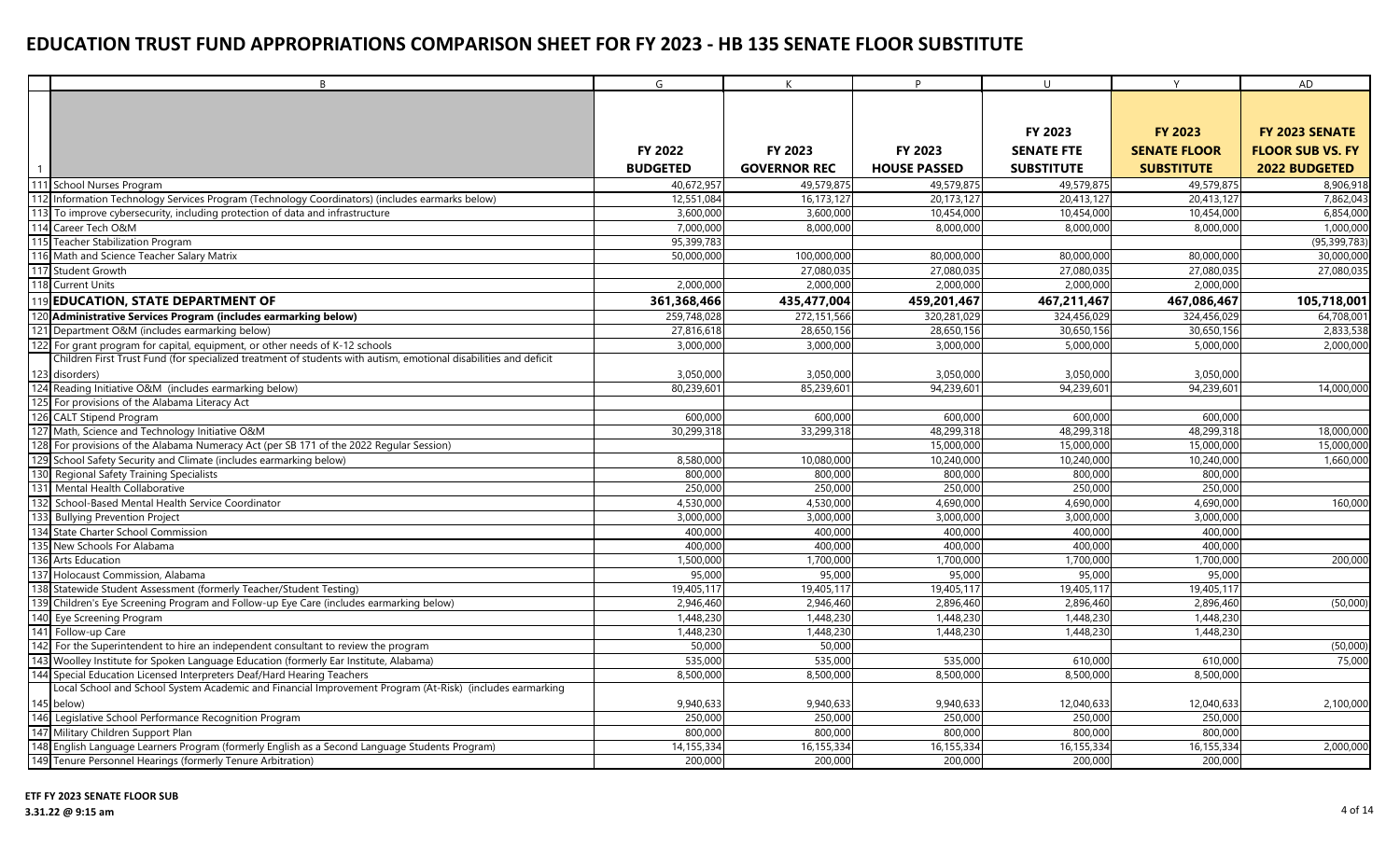|     | B                                                                                                                                               | G               | $\mathsf{K}$        | <b>D</b>                | $\mathbf{U}$            | Y                       | AD                      |
|-----|-------------------------------------------------------------------------------------------------------------------------------------------------|-----------------|---------------------|-------------------------|-------------------------|-------------------------|-------------------------|
|     |                                                                                                                                                 |                 |                     |                         |                         |                         |                         |
|     |                                                                                                                                                 |                 |                     |                         |                         |                         |                         |
|     |                                                                                                                                                 |                 |                     |                         | <b>FY 2023</b>          | <b>FY 2023</b>          | FY 2023 SENATE          |
|     |                                                                                                                                                 | FY 2022         | FY 2023             | FY 2023                 | <b>SENATE FTE</b>       | <b>SENATE FLOOR</b>     | <b>FLOOR SUB VS. FY</b> |
|     |                                                                                                                                                 | <b>BUDGETED</b> | <b>GOVERNOR REC</b> | <b>HOUSE PASSED</b>     | <b>SUBSTITUTE</b>       | <b>SUBSTITUTE</b>       | <b>2022 BUDGETED</b>    |
|     | 150 Distance Learning                                                                                                                           | 20,165,768      | 20,165,768          | 20,165,768              | 20,165,768              | 20,165,768              |                         |
|     | 151 Advanced Placement                                                                                                                          | 9,421,179       | 11,421,179          | 11,421,179              | 11,421,179              | 11,421,179              | 2,000,000               |
|     | 152 High Needs Special Education Grant Program                                                                                                  | 17,400,000      | 17,400,000          | 17,400,000              | 17,400,000              | 17,400,000              |                         |
|     | 153 CLAS Certified Instructional Leader Program                                                                                                 | 548,000         | 548,000             | 548,000                 | 548,000                 | 548,000                 |                         |
|     | 154 Computer Science For Alabama (CS4AL) Program                                                                                                | 2,000,000       | 3,000,000           | 3,000,000               | 3,000,000               | 3,000,000               | 1,000,000               |
|     | 155 Governor's Mathematics Education Coaching Corps                                                                                             |                 | 5,000,000           | 5,000,000               | 5.000.00                | 5,000,000               | 5,000,000               |
|     |                                                                                                                                                 |                 |                     |                         |                         |                         |                         |
|     | 156 Auxiliary teacher grant program for underperforming schools (pursuant to HB 429 of the 2022 Regular Session)<br>157 Underperforming Schools |                 | 10,000,000          | 5,439,463<br>10,000,000 | 5,439,463<br>10,000,000 | 5,439,463<br>10,000,000 | 5,439,463<br>10,000,000 |
|     | 158 Online High-Speed Teacher Certification Portal                                                                                              |                 | 450,000             | 450,000                 | 450,000                 | 450,000                 | 450,000                 |
|     | 159 Juvenile Probation Officers                                                                                                                 | 750,000         | 750,000             | 750,000                 | 750,000                 | 750,000                 |                         |
|     | 160 Financial Assistance Program (includes earmarking below)                                                                                    | 84,406,642      | 131,986,642         | 112,556,642             | 116,066,642             | 115,941,642             | 31,535,000              |
|     | 161 Southwest School of Deaf and Blind                                                                                                          | 198,865         | 198,865             | 198,865                 | 198,865                 | 198,865                 |                         |
|     | 162 Symphony in Education Program                                                                                                               | 100,000         | 100,000             | 100,000                 | 100,000                 | 100,000                 |                         |
|     | 163 Special Education Pre-School Program                                                                                                        | 17,623,062      | 27,623,062          | 27,623,062              | 27.623.062              | 27.623.062              | 10,000,000              |
|     | 164 National Board for Professional Teaching Standards                                                                                          | 13,712,908      | 13,712,908          | 13,712,908              | 13,712,908              | 13,712,908              |                         |
|     | 165 Children's Hospital (includes earmarking below)                                                                                             | 703,546         | 703,546             | 703,546                 | 703,546                 | 703,546                 |                         |
|     | 166 For poison control                                                                                                                          | 600,000         | 600,000             | 600,000                 | 600,000                 | 600,000                 |                         |
|     | 167 Career Tech Initiative (includes earmarking below)                                                                                          | 19,292,239      | 24,892,239          | 24,892,239              | 25,292,239              | 25, 167, 239            | 5,875,000               |
| 168 | Career Coaches Program                                                                                                                          | 1,700,000       | 6,700,000           | 6,700,000               | 6,700,000               | 6,700,000               | 5,000,000               |
|     | 169 Agriscience Teachers                                                                                                                        | 1,000,000       | 1,000,000           | 1,000,000               | 1,000,00                | 1,000,000               |                         |
|     | 170 Prostart Career and Technical Education Program                                                                                             | 365,000         | 365,000             | 365,000                 | 365,000                 | 365,000                 |                         |
|     | 171 Imagine Academy (formerly Information Technology Academy)                                                                                   | 794,372         | 794,372             | 794,372                 | 794,372                 | 794,372                 |                         |
|     | 172 Agribusiness Education Program (includes earmarking below):                                                                                 | 451,900         | 451,900             | 451,900                 | 851,900                 | 726,900                 | 275,000                 |
|     | 173 For student membership dues for Future Famers of America (FFA)                                                                              |                 |                     |                         | 275,000                 | 275,000                 | 275,000                 |
|     | For a 4H youth development agricultural and animal sciences extension specialist (MOVED TO AUBURN                                               |                 |                     |                         |                         |                         |                         |
| 174 | UNIVERSITY COOPERATIVE SYSTEM IN SENATE FLOOR SUB)                                                                                              |                 |                     |                         | 125,000                 |                         |                         |
|     | 176 Teacher In-Service Centers (includes earmarking below)                                                                                      | 2,959,080       | 3,509,080           | 3,509,080               | 3,509,080               | 3,509,080               | 550,000                 |
|     | 177 University of Alabama - Tuscaloosa                                                                                                          | 217,415         | 263,249             | 263,249                 | 263,249                 | 263,249                 | 45,834                  |
|     | 178 University of Alabama - Birmingham                                                                                                          | 301,015         | 346,848             | 346,848                 | 346,848                 | 346,848                 | 45,833                  |
|     | 179 Alabama A&M University                                                                                                                      | 274,253         | 320,086             | 320,086                 | 320,086                 | 320,086                 | 45,833                  |
|     | 180 Alabama State University                                                                                                                    | 236,454         | 282,287             | 282,287                 | 282,287                 | 282,287                 | 45,833                  |
|     | 181 Athens State University                                                                                                                     | 229,004         | 274,838             | 274,838                 | 274,838                 | 274,838                 | 45,834                  |
|     | 182 Auburn University                                                                                                                           | 238,384         | 284,217             | 284,21                  | 284,217                 | 284,217                 | 45,833                  |
|     | 183 Jacksonville State University                                                                                                               | 233,695         | 279,528             | 279,528                 | 279,528                 | 279,528                 | 45,833                  |
|     | 184 University of Montevallo                                                                                                                    | 245,558         | 291,391             | 291,391                 | 291,391                 | 291,391                 | 45,833                  |
|     | 185 Troy University                                                                                                                             | 248,042         | 293,875             | 293,875                 | 293,875                 | 293,875                 | 45,833                  |
|     | 186 University of North Alabama                                                                                                                 | 212,449         | 258,283             | 258,283                 | 258,283                 | 258,283                 | 45,834                  |
|     | 187 University of South Alabama                                                                                                                 | 322,81          | 368,644             | 368,644                 | 368,644                 | 368,644                 | 45,833                  |
|     | 188 University of West Alabama                                                                                                                  | 200,000         | 245,834             | 245,834                 | 245,834                 | 245,834                 | 45,834                  |
|     | 189 Teacher Professional Development Training (includes earmarking below)                                                                       | 2,398,913       | 3,898,913           | 3,898,913               | 3,898,913               | 3,898,913               | 1,500,000               |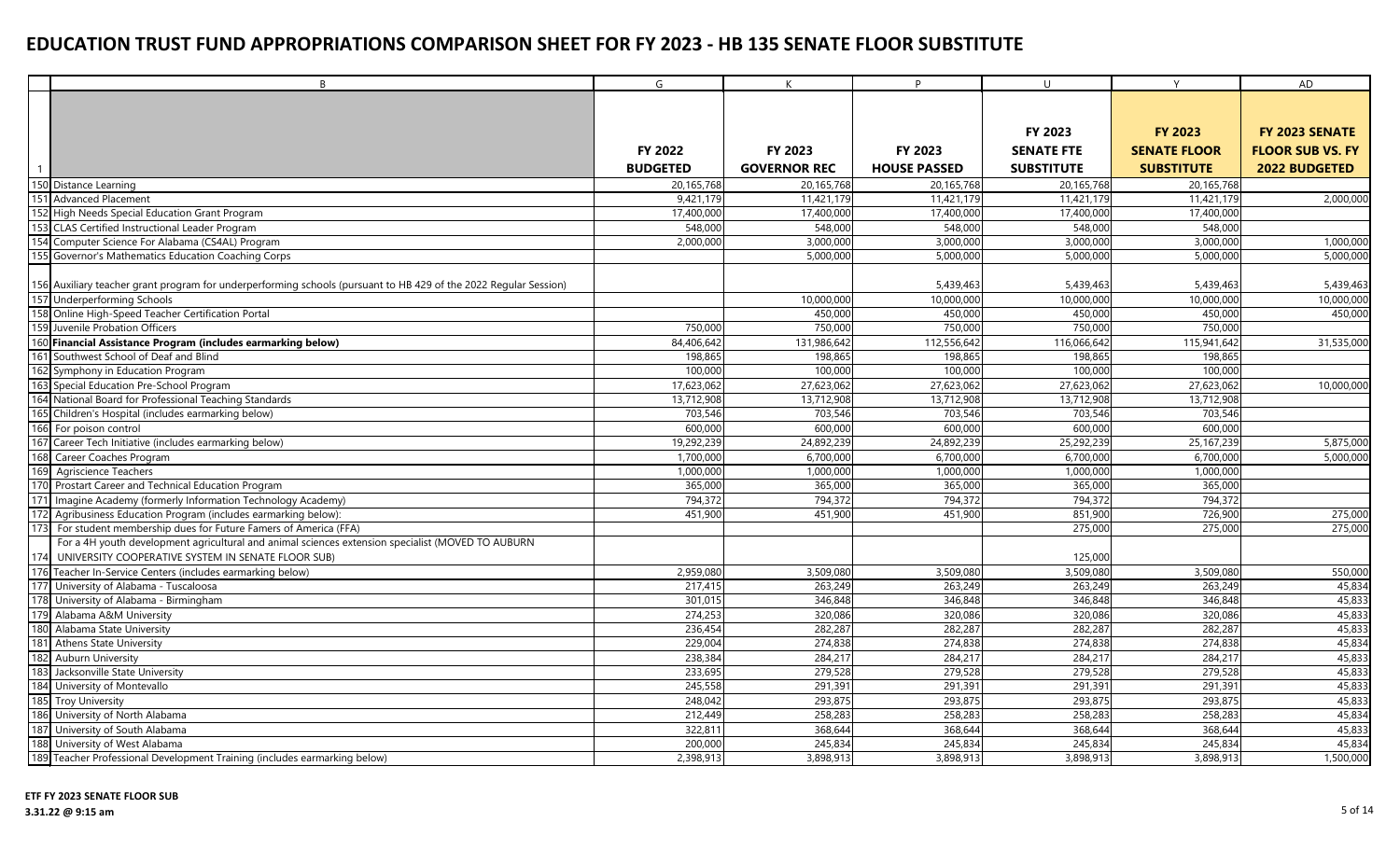|     | B                                                                                                   | G                  | K                   | P.                  | U                  | Y                   | AD                      |
|-----|-----------------------------------------------------------------------------------------------------|--------------------|---------------------|---------------------|--------------------|---------------------|-------------------------|
|     |                                                                                                     |                    |                     |                     |                    |                     |                         |
|     |                                                                                                     |                    |                     |                     |                    |                     |                         |
|     |                                                                                                     |                    |                     |                     | FY 2023            | <b>FY 2023</b>      | FY 2023 SENATE          |
|     |                                                                                                     | <b>FY 2022</b>     | <b>FY 2023</b>      | <b>FY 2023</b>      | <b>SENATE FTE</b>  | <b>SENATE FLOOR</b> | <b>FLOOR SUB VS. FY</b> |
|     |                                                                                                     | <b>BUDGETED</b>    | <b>GOVERNOR REC</b> | <b>HOUSE PASSED</b> | <b>SUBSTITUTE</b>  | <b>SUBSTITUTE</b>   | 2022 BUDGETED           |
|     | 190 Technology in Motion Program                                                                    | 857,192            | 2,357,192           | 2,357,192           | 2,357,192          | 2,357,192           | 1,500,000               |
|     | 191 Computer Science Professional Development                                                       | 300,000            | 300,000             | 300,000             | 300,000            | 300,000             |                         |
| 193 | Middle School Computer Programming Initiative                                                       | 613,907            | 613,907             | 613,907             | 613,907            | 613,907             |                         |
| 194 | Principal Mentoring Program                                                                         | 438.907            | 438.907             | 438.907             | 438.907            | 438.907             |                         |
| 195 | Professional Development of Educators and School Board Members on Special Education                 | 188,907            | 188,907             | 188,907             | 188,907            | 188,907             |                         |
|     | 196 Jobs for Alabama's Graduates (JAG)                                                              | 1,550,742          | 2,550,742           | 2,550,742           | 2,550,742          | 2,550,742           | 1,000,000               |
|     | 197 High Hopes for Alabama Students                                                                 | 8,680,287          | 8,680,287           | 8,680,287           | 9,980,287          | 9,980,287           | 1,300,000               |
|     | 198 Teach For America                                                                               | 822,000            | 822,000             | 822,000             | 822,000            | 822,000             |                         |
|     | 199 Alabama Football Coaches Association                                                            | 125,000            | 125,000             | 125,000             | 125,000            | 125,000             |                         |
|     | 200 Alabama Baseball Coaches Association                                                            | 75,000             | 75,000              | 75,000              | 100,000            | 100,000             | 25,000                  |
|     | 201 Coach Safely Initiative                                                                         | 700,000            | 700,000             | 700,000             | 700,000            | 700,000             |                         |
|     | 202 Helping Families Initiative                                                                     | 2,000,000          | 2,100,000           | 2,100,000           | 2,300,000          | 2,300,000           | 300,000                 |
|     | Hudson Alpha Institute - Science Teacher Training                                                   | 1,000,000          | 1,000,000           | 1,000,000           | 1,000,000          | 1,000,000           |                         |
|     | Southern Research Institute                                                                         | 1,000,000          | 1,000,000           | 1,000,000           | 1,000,000          | 1,000,000           |                         |
|     | National Board Certification of Teachers                                                            | 750,000            | 1,500,000           | 1,500,000           | 1,500,000          | 1,500,000           | 750,000                 |
|     | 206 Peer Helpers<br>207 Alabama Teacher Mentor Program                                              |                    |                     |                     |                    |                     |                         |
|     |                                                                                                     | 4,000,000          | 4,000,000           | 4,000,000           | 4,000,000          | 4,000,000           |                         |
|     | 208 Liberty Learning Foundation<br>209 Healthy Eating, Active Living (HEAL, Inc)                    | 325,000<br>625,000 | 325,000<br>625,000  | 425,000<br>625,000  | 600,000<br>750,000 | 600,000<br>750,000  | 275,000<br>125,000      |
|     | 210 Early Childhood Classroom Assessment                                                            | 2,750,000          | 2,750,000           | 2,750,000           | 2,750,000          | 2,750,000           |                         |
|     | 211 Remote Learning Hub                                                                             | 2,000,000          | 2,000,000           | 2,000,000           | 2,000,000          | 2,000,000           |                         |
|     | 212 Vaping Education Program                                                                        | 100,000            | 100,000             | 150,000             | 150,000            | 150,000             | 50,000                  |
|     | 213 Alabama Scholars Bowl TV Show                                                                   | 65,000             | 65,000              | 65,000              | 100,000            | 100,000             | 35,000                  |
|     | 214 Student Botanical Pilot Project                                                                 |                    |                     |                     | 300,000            | 300,000             | 300,000                 |
|     | Teacher Recruitment and Placement (name changed in FTE SUBSTITUTE), Marketing Campaign for Teachers |                    |                     |                     |                    |                     |                         |
|     | 215 (GOVERNOR REC)                                                                                  |                    | 1,000,000           |                     | 800,000            | 800,000             | 800,000                 |
|     | 216 Special Education Certified Behavior Analysts                                                   |                    | 8,500,000           | 8,500,000           | 8,500,000          | 8,500,000           | 8,500,000               |
|     | 217 Robotics Grant Program                                                                          | 850,000            | 850,000             | 850,000             | 1,000,000          | 1,000,000           | 150,000                 |
|     | 218 Gifted Students Program (includes earmarking below)                                             | 4,875,000          | 9,800,000           | 9,800,000           | 9,850,000          | 9,850,000           | 4,975,000               |
|     | 219 Gifted Students Grant Program                                                                   | 875,000            | 875,000             | 875,000             | 925,000            | 925,000             | 50,000                  |
|     | 220 Reading is Fundamental                                                                          | 30,000             | 30,000              | 30,000              | 30,000             | 30,000              |                         |
|     | 221 American Village (includes earmarking below)                                                    | 375,000            | 1,000,000           | 1,000,000           | 1,275,000          | 1,275,000           | 900,000                 |
| 222 | Semiguincentennial Commission                                                                       |                    |                     |                     | 75,000             | 75,000              | 75,000                  |
|     | 223 U.S. History Commission                                                                         |                    |                     |                     | 200,000            | 200,000             | 200,000                 |
|     | 224 Kindervision                                                                                    | 100,000            | 175,000             | 200,000             | 200,000            | 200,000             | 100,000                 |
|     | 225 Future Teachers of Alabama                                                                      | 250,000            | 250,000             | 250,000             | 250,000            | 250,000             |                         |
|     | 226 Liability Insurance Program                                                                     | 10,000,000         | 17,500,000          | 12,500,000          | 12,500,000         | 12,500,000          | 2,500,000               |
|     | 227 Science In Motion Program                                                                       | 1,583,796          | 2,583,796           | 2,583,796           | 2,583,796          | 2,583,796           | 1,000,000               |
|     | 228 EDUCATIONAL TELEVISION COMMISSION                                                               | 9,461,713          | 11,935,169          | 11,935,169          | 11,935,169         | 11,935,169          | 2,473,456               |
|     | 229 EVALUATION OF SERVICES, ALABAMA COMMISSION ON THE                                               | 508,094            | 521,815             | 521,815             | 571,815            | 571,815             | 63,721                  |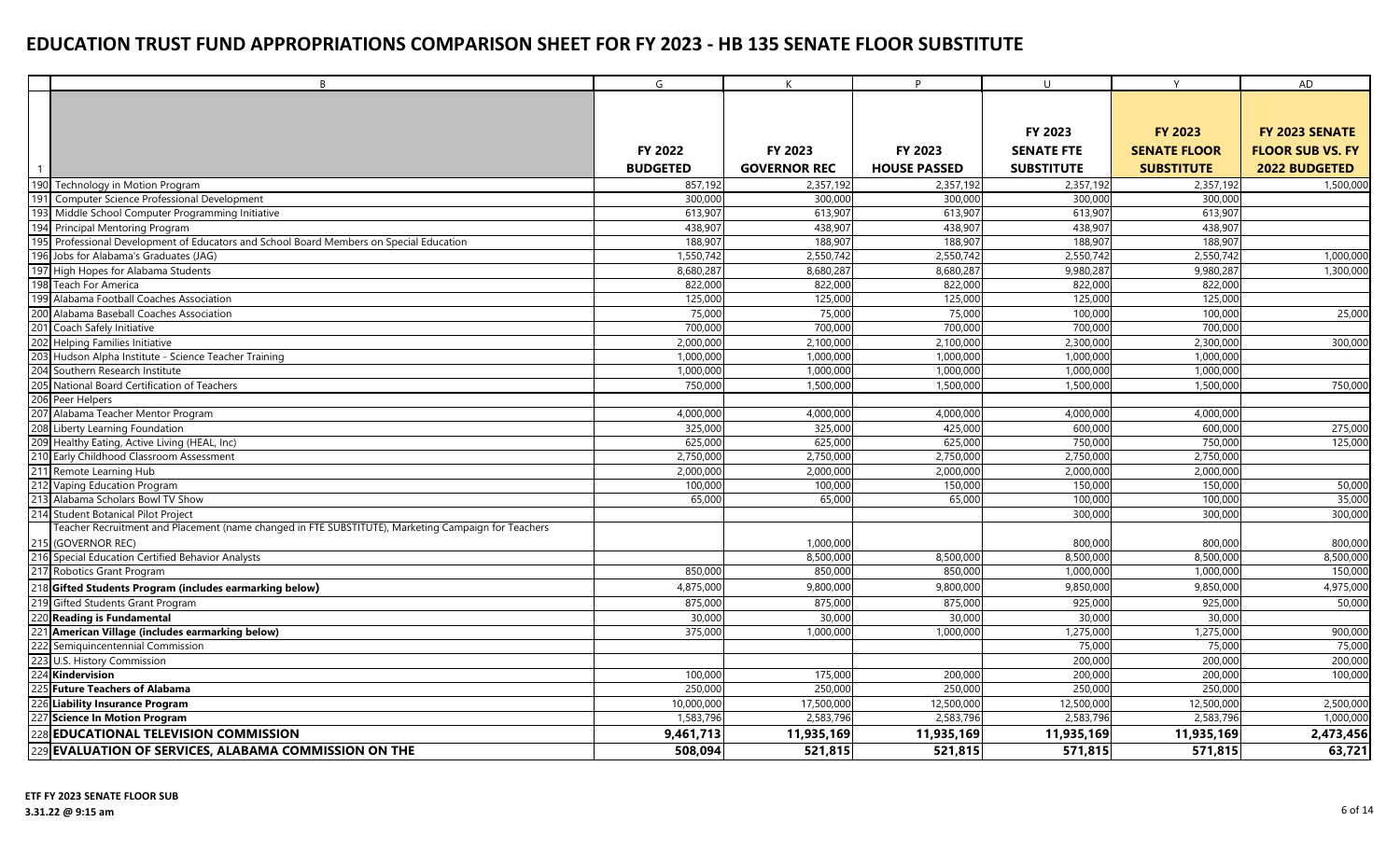|                 | B                                                                                                         | G                     | K                     | D                     | U                     | Y                     | AD                      |
|-----------------|-----------------------------------------------------------------------------------------------------------|-----------------------|-----------------------|-----------------------|-----------------------|-----------------------|-------------------------|
|                 |                                                                                                           |                       |                       |                       |                       |                       |                         |
|                 |                                                                                                           |                       |                       |                       |                       |                       |                         |
|                 |                                                                                                           |                       |                       |                       | FY 2023               | <b>FY 2023</b>        | FY 2023 SENATE          |
|                 |                                                                                                           | FY 2022               | FY 2023               | FY 2023               | <b>SENATE FTE</b>     | <b>SENATE FLOOR</b>   | <b>FLOOR SUB VS. FY</b> |
|                 |                                                                                                           | <b>BUDGETED</b>       | <b>GOVERNOR REC</b>   | <b>HOUSE PASSED</b>   | <b>SUBSTITUTE</b>     | <b>SUBSTITUTE</b>     | <b>2022 BUDGETED</b>    |
| 230             | <b>EXECUTIVE COMMISSION ON COMMUNITY SERVICES GRANTS, STATE</b>                                           | 10,031,798            | 10,031,798            | 10,031,798            | 11,504,798            | 11,504,798            | 1,473,000               |
|                 | 231 Community Services Grants Program                                                                     | 10,031,798            | 10,031,798            | 10,031,798            | 11,504,798            | 11,504,798            | 1,473,000               |
|                 | 232 FAMILY PRACTICE RURAL HEALTH BOARD                                                                    | 2,702,161             | 2,702,161             | 2,702,161             | 2,702,161             | 2,702,161             |                         |
| 233             | Auburn Rural Health Program (minimum)                                                                     | 144,155               | 144,155               | 144.155               | 144,155               | 144.155               |                         |
|                 | 234 Tuskegee Area Health Education Center (minimum)                                                       | 89,815                | 89,815                | 89,815                | 89,815                | 89.815                |                         |
|                 | 235 Rural Medical Scholars Program @ UA-Tuscaloosa                                                        | 962,500               | 962,500               | 962,500               | 962,500               | 962,500               |                         |
|                 | 236 Rural Health Program @ UAH                                                                            | 743,644               | 743,644               | 743,644               | 743,644               | 743.644               |                         |
|                 | 237 FINANCE, DEPARTMENT OF                                                                                | 457,049               | 469,330               | 469,330               | 469,330               | 919,330               | 462,281                 |
| 238             | FINANCE - COMPTROLLER - Teacher Sick Leave Upon Death                                                     | 1,739,708             | 2,000,000             | 2,000,000             | 2,000,000             | 2,000,000             | 260,292                 |
|                 | <b>FINE ARTS, ALABAMA SCHOOL OF</b>                                                                       | 9,397,627             | 10,076,387            | 10,076,387            | 10,303,387            | 10,303,387            | 905,760                 |
|                 | FIREFIGHTERS' PERSONNEL STANDARDS AND EDUCATION COMMISSION, ALABAMA \                                     |                       |                       |                       |                       |                       |                         |
|                 |                                                                                                           |                       |                       |                       |                       |                       |                         |
|                 | 240 FIRE COLLEGE                                                                                          | 5,881,027             | 6,087,282             | 6,087,282             | 6,087,282             | 6,087,282             | 206,255                 |
|                 | 241 GEOLOGICAL SURVEY                                                                                     | 526,818               | 545,206               | 545,206               | 545,206               | 545,206               | 18,388                  |
|                 | GOVERNOR'S OFFICE OF VOLUNTEER SERVICES (FORMERLY SERVE ALABAMA)                                          | 367,456               | 385,569               | 385,569               | 385,569               | 385,569               | 18,113                  |
|                 | 243 HEALTH, DEPARTMENT OF PUBLIC                                                                          | 16,863,033            | 16,944,088            | 17,065,179            | 17,065,179            | 17,065,179            | 202,146                 |
|                 | 244 Public Health Services Program (includes earmarking below)                                            | 13,842,251            | 13,923,306            | 14,044,397            | 14,044,397            | 14,044,397            | 202,146                 |
| 245             | AIDS Alabama                                                                                              | 528,909               | 528,909               | 550,000               | 550,000               | 550,000               | 21,091                  |
|                 | 246 Alabama Kidney Foundation                                                                             | 497,463               | 497,463               | 497,463               | 497,463               | 497,463               |                         |
| 247             | Center for Ethics and Social Responsibility and Impact Alabama                                            | 600,000               | 600,000               | 700,000               | 700,000               | 700,000               | 100,000                 |
| 248             | Alabama Health Education Centers                                                                          | 550,000               | 550,000               | 550,000               | 550,000               | 550,000               |                         |
| 24 <sup>c</sup> | Alabama Commission on Tick Borne Illness                                                                  | 75,000                | 75,000                | 75,000                | 75,000                | 75,000                |                         |
|                 | Statewide Trauma System (\$200,000 for a Statewide Stroke System)                                         | 450,000               | 450,000               | 450,000               | 450,000               | 450,000               |                         |
|                 | <b>Continuing Education for EMT Personnel</b>                                                             | 1,635,782             | 1,635,782             | 1,635,782             | 1,635,782             | 1,635,782             |                         |
|                 | 252 Alabama Medical Education Consortium (includes earmarking below)                                      | 385,000               | 385,000               | 385,000               | 385,000               | 385,000               |                         |
|                 | 253 Rural Alabama Teaching Health Center                                                                  | 385,000               | 385,000               | 385,000               | 385,000               | 385,000               |                         |
|                 | 254 Emergency Medical Services (includes earmarking below)                                                | 1,000,000             | 1,000,000             | 1,000,000             | 1,000,000             | 1,000,000             |                         |
|                 | 255 Alabama Trauma Communications Center at UAB                                                           | 1,000,000             | 1,000,000             | 1,000,000             | 1,000,000             | 1,000,000             |                         |
|                 | 256 HIGHER EDUCATION, ALABAMA COMMISSION ON                                                               | 46,066,758            | 53,386,869            | 59,136,869            | 61,161,869            | 61,161,869            | 15,095,111              |
|                 | 257 O&M (includes earmarking below)                                                                       | 4,560,422             | 4,709,631             | 5,209,631             | 5,359,631             | 5,359,631             | 799,209                 |
|                 | 258 Industry Credential Directory                                                                         | 100,000               | 100,000               | 100,000               | 100,000               | 100,000               |                         |
|                 | 259 FAFSA Completion                                                                                      |                       |                       | 500,000               | 500,000               | 500,000               | 500,000                 |
|                 | 260 Retain Alabama                                                                                        | 800,000               | 800,000               | 800,000               | 950,000               | 950,000               | 150,000                 |
| 262             | 261 Student Financial Aid Programs (includes earmarking below)<br>Policeman's Survivor Tuition, estimated | 21,808,235<br>444,700 | 23,579,137<br>466,935 | 23,579,137<br>466,935 | 23,579,137<br>466,935 | 23,579,137<br>466,935 | 1,770,902<br>22,235     |
|                 | 263 Alabama National Guard Education Assistance Scholarships                                              | 5,212,335             | 5,472,952             | 5,472,952             | 5,472,952             | 5,472,952             | 260,617                 |
|                 | Alabama Student Assistance Program                                                                        | 7,277,225             | 8,000,000             | 8,000,000             | 8,000,000             | 8,000,000             | 722,775                 |
|                 | 265 Educational Grants Program (Alabama Student Grant Program)                                            | 7,277,225             | 8,000,000             | 8,000,000             | 8,000,000             | 8,000,000             | 722,775                 |
|                 | 266 Birmingham Promise Scholarship Program                                                                | 850,000               | 892,500               | 892,500               | 892,500               | 892,500               | 42,500                  |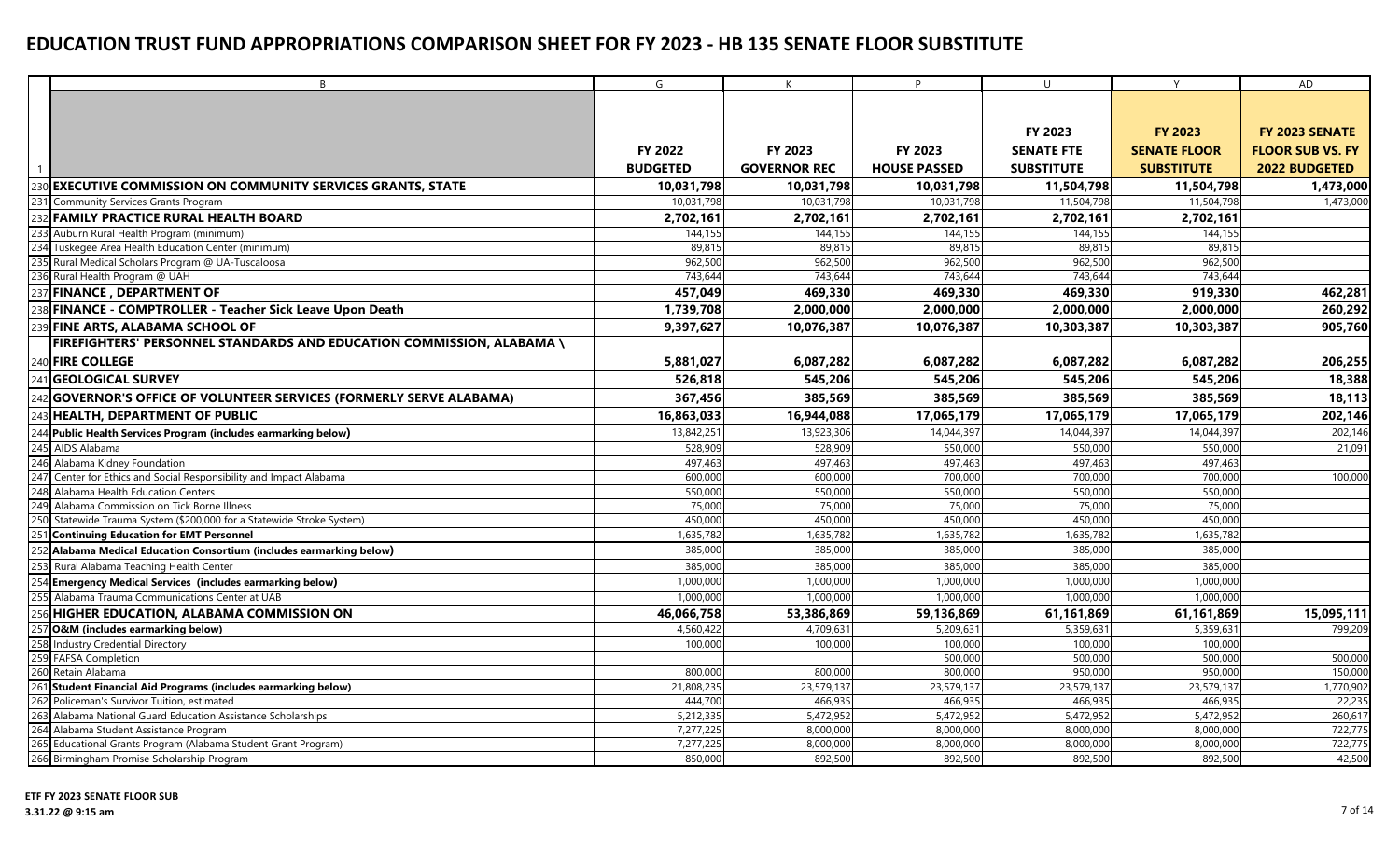|     | B                                                                                                                    | G               | $\mathsf{K}$        | P                   | $\cup$            | Y                   | AD                      |
|-----|----------------------------------------------------------------------------------------------------------------------|-----------------|---------------------|---------------------|-------------------|---------------------|-------------------------|
|     |                                                                                                                      |                 |                     |                     |                   |                     |                         |
|     |                                                                                                                      |                 |                     |                     |                   |                     |                         |
|     |                                                                                                                      |                 |                     |                     | <b>FY 2023</b>    | <b>FY 2023</b>      | FY 2023 SENATE          |
|     |                                                                                                                      | <b>FY 2022</b>  | FY 2023             | <b>FY 2023</b>      | <b>SENATE FTE</b> | <b>SENATE FLOOR</b> | <b>FLOOR SUB VS. FY</b> |
|     |                                                                                                                      |                 |                     |                     |                   |                     |                         |
|     |                                                                                                                      | <b>BUDGETED</b> | <b>GOVERNOR REC</b> | <b>HOUSE PASSED</b> | <b>SUBSTITUTE</b> | <b>SUBSTITUTE</b>   | <b>2022 BUDGETED</b>    |
|     | 267 Best and Brightest Program                                                                                       |                 |                     |                     |                   |                     |                         |
|     | 268 Math and Science Teacher Education Program                                                                       | 746,750         | 746,750             | 746,750             | 746,750           | 746,750             |                         |
|     | Support of Other Educational Activities Program (includes earmarking below)                                          | 2,628,698       | 2,628,698           | 2,628,698           | 2,628,698         | 2,628,698           |                         |
|     | 270 Network of Alabama Academic Libraries                                                                            | 379,201         | 379,201             | 379,201             | 379,201           | 379,201             |                         |
| 27' | Southern Regional Education Board (SREB)                                                                             | 656,214         | 656,214             | 656,214             | 656,214           | 656,214             |                         |
|     | 272 EPSCoR (Research) Program                                                                                        | 1,200,216       | 1,200,216           | 1,200,216           | 1,200,216         | 1,200,216           |                         |
|     | 273 Articulation and General Studies Committee (AGSC) / Statewide Transfer and Articulation Reporting System (STARS) | 393,067         | 393,067             | 393,067             | 393,067           | 393,067             |                         |
|     | 274 Alabama Agricultural Land Grant Alliance (includes earmarking below)                                             | 6,116,283       | 6.266.283           | 6.266.283           | 6,391,283         | 6.391.283           | 275,000                 |
|     | 275 State match for federal funds                                                                                    | 5,006,831       | 5,006,831           | 5,006,831           | 5,006,831         | 5,006,831           |                         |
|     | 276 McIntire-Stennis Forestry Research Initiative                                                                    | 539,524         | 539,524             | 539,524             | 539,524           | 539,524             |                         |
|     | 277 Tuskegee University - for USDA matching funds                                                                    | 569,928         | 719,928             | 719,928             | 844,928           | 844,928             | 275,000                 |
|     | 278 Support of Other State Programs (includes earmarking below)                                                      | 10,953,120      | 11,203,120          | 16,453,120          | 18,203,120        | 18,203,120          | 7,250,000               |
|     | 279 Humanities Foundation                                                                                            | 100,000         | 100,000             | 100,000             | 200,000           | 200,000             | 100,000                 |
|     | 280 USS Alabama Battleship                                                                                           | 150,000         | 150,000             | 150,000             | 750,000           | 750,000             | 600,000                 |
|     | 281 Alabama HBCU Consortium                                                                                          | 650,000         | 650,000             | 650,000             | 650,000           | 650,000             |                         |
|     | Alabama Forestry Foundation - Black Belt Initiative                                                                  | 1,182,000       | 1,182,000           | 1,182,000           | 1,182,000         | 1,182,000           |                         |
|     | 283 Soil and Water Conservation Committee Program                                                                    | 2,423,376       | 2,673,376           | 2,673,376           | 2,673,376         | 2,673,376           | 250,000                 |
|     | 284 Black Belt Adventures                                                                                            | 375,000         | 375,000             | 475,000             | 475,000           | 475,000             | 100,000                 |
|     | 285 Black Belt Treasures                                                                                             | 285,000         | 285,000             | 335,000             | 335,000           | 335,000             | 50,000                  |
|     | 286 Civil Air Patrol                                                                                                 | 100,000         | 100,000             | 100,000             | 100,000           | 100,000             |                         |
|     | 287 National Computer Forensics Institute                                                                            | 250,000         | 250,000             | 350,000             | 450.00            | 450,000             | 200,000                 |
|     | Adaptive and Disability Sports Education                                                                             | 60,000          | 60,000              | 60,000              | 60,000            | 60,000              |                         |
|     | 289 Resource Conservation and Development (RC and D) Programs                                                        | 3,837,744       | 3,837,744           | 4,337,744           | 5,287,744         | 5,287,744           | 1,450,000               |
|     | 290 Forestry Commission Education Program                                                                            | 200,000         | 200,000             | 200,000             | 200,000           | 200,000             |                         |
|     | 291 Motorsports Hall of Fame                                                                                         | 200,000         | 200,000             | 200,000             | 200,000           | 200,000             |                         |
|     | 292 Alabama Recruit and Retain Minority Teachers                                                                     | 700,000         | 700,000             | 700,000             | 700,000           | 700,000             |                         |
|     | AKEEP Education and Teacher Recruitment Partnership                                                                  | 100,000         | 100,000             | 100,000             | 100,000           | 100,000             |                         |
| 294 | STEM major teacher recruitment program                                                                               |                 |                     | 4,500,000           | 4,500,00          | 4,500,000           | 4,500,000               |
|     | Trails Foundation, Alabama                                                                                           | 340,000         | 340,000             | 340,000             | 340,000           | 340,000             |                         |
|     | 296 Deferred Maintenance Program                                                                                     |                 | 5,000,000           | 5,000,000           | 5,000,00          | 5,000,000           | 5,000,000               |
| 297 | HISTORICAL COMMISSION, ALABAMA                                                                                       | 2,942,038       | 3,092,038           | 3,092,038           | 4,092,038         | 4,092,038           | 1,150,000               |
|     | 298 Historical Resources Management Program (includes earmarking below)                                              | 2,942,038       | 3,092,038           | 3,092,038           | 4,092,038         | 4,092,038           | 1,150,000               |
|     | 299 For Operating Grants                                                                                             | 1,300,000       | 1,300,000           | 1,300,000           | 2,300,000         | 2,300,000           | 1,000,000               |
|     | 300 HUMAN RESOURCES, DEPARTMENT OF                                                                                   | 32,496,461      | 50,303,907          | 50,502,437          | 50,502,437        | 50,502,437          | 18,005,976              |
|     | Jobs Opportunities and Basic Skills Training (JOBS) Program and Family and Children Services Program                 |                 |                     |                     |                   |                     |                         |
|     | 301 (includes earmarking below)                                                                                      | 13,191,751      | 13,191,751          | 13,390,281          | 13,390,281        | 13,390,281          | 198,530                 |
|     | 302 Child Advocacy Centers                                                                                           | 701,470         | 701,470             | 900,000             | 900,000           | 900,000             | 198,530                 |
|     | Jobs Child Care and After School Child Care Program and Family and Children Services Program (includes               |                 |                     |                     |                   |                     |                         |
|     | 303 earmarking below)                                                                                                | 18,099,102      | 35,906,548          | 35,906,548          | 35,906,548        | 35,906,548          | 17,807,446              |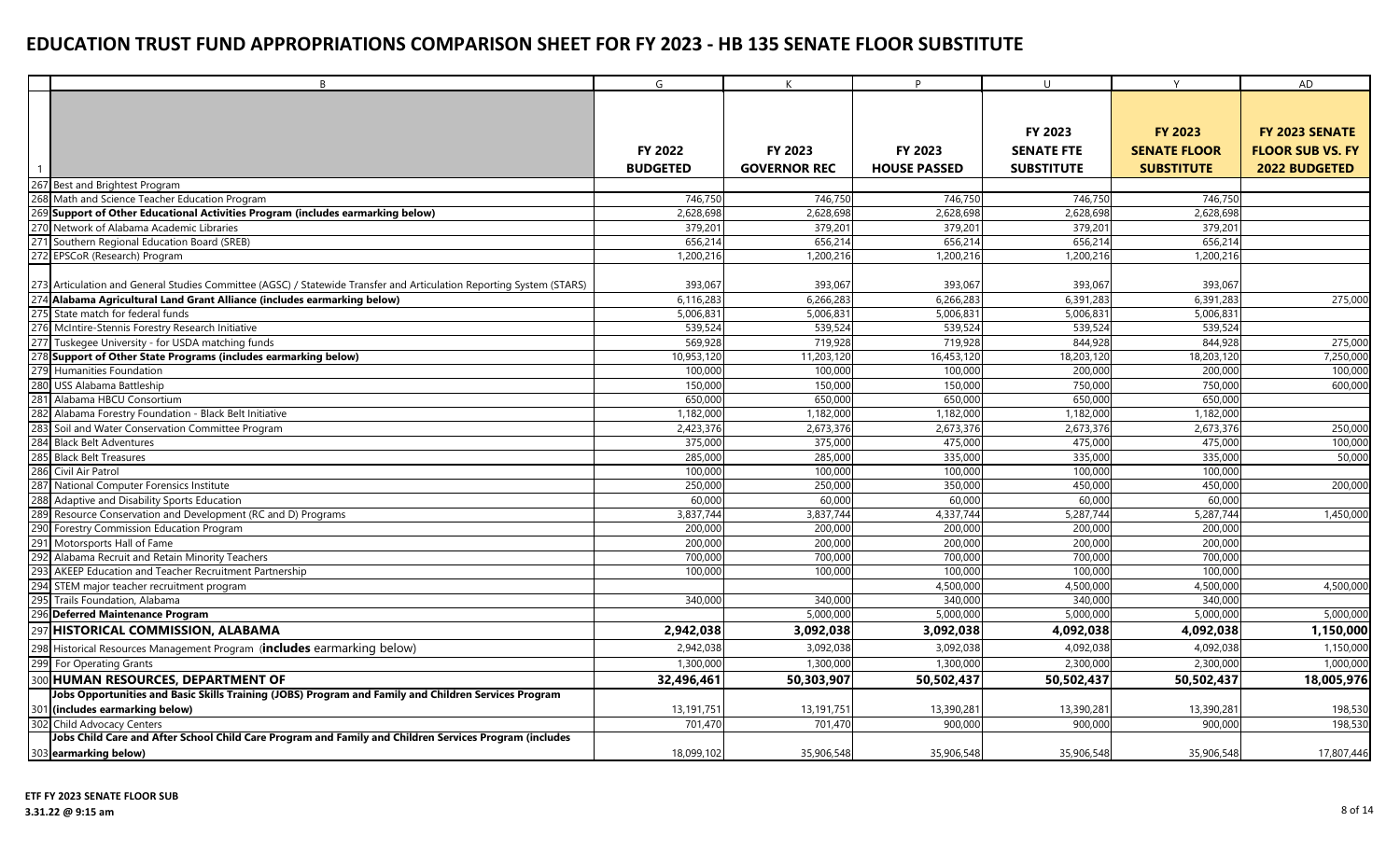| B                                                                                                                | G               | $\mathsf{K}$        | P                   | $\cup$            | Y                   | AD                      |
|------------------------------------------------------------------------------------------------------------------|-----------------|---------------------|---------------------|-------------------|---------------------|-------------------------|
|                                                                                                                  |                 |                     |                     |                   |                     |                         |
|                                                                                                                  |                 |                     |                     |                   |                     |                         |
|                                                                                                                  |                 |                     |                     | FY 2023           | <b>FY 2023</b>      | FY 2023 SENATE          |
|                                                                                                                  | FY 2022         | FY 2023             | FY 2023             | <b>SENATE FTE</b> | <b>SENATE FLOOR</b> | <b>FLOOR SUB VS. FY</b> |
|                                                                                                                  | <b>BUDGETED</b> | <b>GOVERNOR REC</b> | <b>HOUSE PASSED</b> | <b>SUBSTITUTE</b> | <b>SUBSTITUTE</b>   | <b>2022 BUDGETED</b>    |
| 304 Black Belt Eye Care Consortium                                                                               | 375,000         | 375,000             | 375,000             | 375,000           | 375,000             |                         |
| 305 Greater Alabama Child Development Program for rural day care                                                 | 926.11          | 926,114             | 926.114             | 926.114           | 926.114             |                         |
| 306 Wiregrass Rehabilitation Center for day care                                                                 | 570,932         | 570,932             | 570,932             | 570,932           | 570,932             |                         |
| 307 Educating Children at Residential Hospitals                                                                  | 1,000,000       | 1,000,000           | 1,000,000           | 1,000,000         | 1,000,000           |                         |
| Fostering Hope Scholarship Act Program                                                                           | 1,205,608       | 1,205,608           | 1,205,608           | 1,205,608         | 1,205,608           |                         |
| 309 LAW ENFORCEMENT AGENCY, STATE                                                                                | 584,088         | 591,776             | 591,776             | 591,776           | 591,776             | 7,688                   |
| 310 School Safety                                                                                                | 572,446         | 572,446             | 572,446             | 572,446           | 572,446             |                         |
| LIBRARY SERVICE, ALABAMA PUBLIC                                                                                  | 13,116,894      | 13,920,190          | 13,920,190          | 14,270,190        | 14,270,190          | 1,153,296               |
| 313 To Public Libraries (minimum)                                                                                | 5,527,255       | 5,879,772           | 5,879,772           | 5,879,772         | 5,879,772           | 352,517                 |
| 314 Homework Alabama                                                                                             | 395,000         | 395,000             | 395,000             | 395,000           | 395,000             |                         |
| 315 Virtual Library Project                                                                                      | 3,397,627       | 3,566,841           | 3,566,841           | 3,566,841         | 3,566,841           | 169,214                 |
| 316 Supreme Court Library, Alabama                                                                               | 350,000         | 350,000             | 350,000             | 350,000           | 350,000             |                         |
| LIEUTENANT GOVERNOR, OFFICE OF THE                                                                               | 91,352          | 94,312              | 114,312             | 114,312           | 114,312             | 22,960                  |
| 318 Lieutenant Governor's Commission on 21st Century Workforce                                                   | 91,352          | 94,312              | 114,312             | 114,312           | 114,312             | 22,960                  |
| 319 MARINE ENVIRONMENTAL SCIENCES CONSORTIUM / DAUPHIN ISLAND SEA LAB                                            | 5,500,849       | 5,500,849           | 5,500,849           | 5,500,849         | 5,500,849           |                         |
| 320 Mobile Bay National Estuary Program                                                                          | 100,000         | 100,000             | 100,000             | 100,000           | 100,000             |                         |
| 321 Mississippi-Alabama Sea Grant Consortium                                                                     | 100,000         | 100,000             | 100,000             | 100,000           | 100,000             |                         |
| MATHEMATICS AND SCIENCE, ALABAMA SCHOOL OF                                                                       | 9,345,660       | 9,933,232           | 9,933,232           | 9,933,232         | 9,933,232           | 587,572                 |
| <b>MEDICAL SCHOLARSHIP AWARDS, BOARD OF</b>                                                                      | 2,440,014       | 2,440,014           | 2,440,014           | 2,440,014         | 2,440,014           |                         |
| Alabama Physician Assistants Service Program                                                                     | 500,000         | 500,000             | 500,000             | 500,000           | 500,000             |                         |
| MENTAL HEALTH, DEPARTMENT OF                                                                                     | 60,243,972      | 62,129,836          | 67,919,836          | 67,919,836        | 67,934,836          | 7,690,864               |
| Services for children and youth with severe emotional disturbances and medically necessary services for Medicaid |                 |                     |                     |                   |                     |                         |
| 326 eligible children with autism spectrum disorder                                                              | 4,750,000       | 4,750,000           | 4,750,000           | 4,750,000         | 4,750,000           |                         |
| Institutional Treatment and Care of Mental Illness Program (includes earmark below)                              | 12,771,253      | 11,543,617          | 11,543,617          | 11,543,617        | 11,543,617          | (1, 227, 636)           |
| School-Based Mental Health Services Collaboration                                                                | 2,500,000       | 3,500,000           | 3,500,000           | 3,500,000         | 3,500,000           | 1,000,000               |
| 329 Substance Abuse Program                                                                                      | 1,892,794       | 1,892,794           | 1,892,794           | 1,892,794         | 1,892,794           |                         |
| 330 Special Services Program (includes earmark below)                                                            | 2,028,206       | 5,141,706           | 5,141,706           | 5,141,706         | 5,141,706           | 3,113,500               |
| 331 Alabama Interagency Autism Coordinating Council (\$225,000 shall be expended for regional centers)           | 438,900         | 438,900             | 438,900             | 438,900           | 438,900             |                         |
| 332 Institutional Treatment and Care of Intellectually Disabled Program (includes earmarking below)              | 43,551,719      | 43,551,719          | 49,341,719          | 49,341,719        | 49,356,719          | 5,805,000               |
| 333 ARC-type community-based programs                                                                            | 4,282,409       | 4,282,409           | 4,282,409           | 4,282,409         | 4,282,409           |                         |
| 334 Developmental Disability Nurse Delegation Program                                                            | 800,000         | 800,000             | 800,000             | 800,000           | 800,000             |                         |
| Services for children and youth with severe emotional disturbances and medically necessary services for Medicaid |                 |                     |                     |                   |                     |                         |
| 335 eligible children with autism spectrum disorder                                                              |                 |                     |                     |                   |                     |                         |
| 336 Camp ASCCA                                                                                                   | 415,000         | 415,000             | 425,000             | 425,000           | 440,000             | 25,000                  |
| 337 Eagles' Wings Program                                                                                        | 480,000         | 480,000             | 500,000             | 500,000           | 500,000             | 20,000                  |
| 338 Rainbow Omega                                                                                                | 490,000         | 490,000             | 500,000             | 500,000           | 500,000             | 10,000                  |
| 339 For Residential Habilitation                                                                                 | 960,000         | 960,000             | 960,000             | 960,000           | 960,000             |                         |
| 340 MUSIC HALL OF FAME                                                                                           | 177,105         | 201,448             | 201,448             | 201,448           | 201,448             | 24,343                  |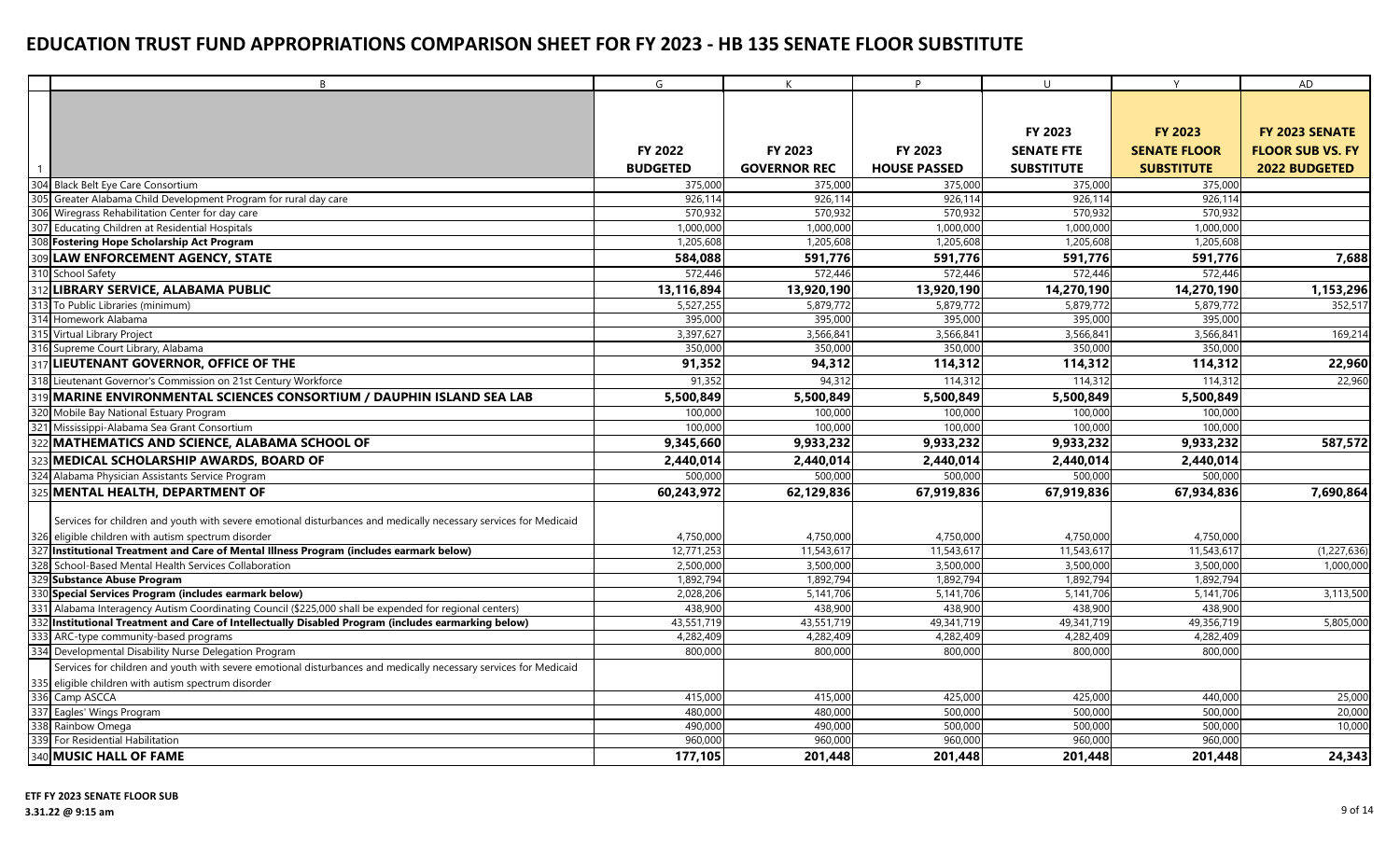|                 | B                                                                                      | G               | $\mathsf{K}$        | P.                  | $\cup$             | Y                   | AD                      |
|-----------------|----------------------------------------------------------------------------------------|-----------------|---------------------|---------------------|--------------------|---------------------|-------------------------|
|                 |                                                                                        |                 |                     |                     |                    |                     |                         |
|                 |                                                                                        |                 |                     |                     |                    |                     |                         |
|                 |                                                                                        |                 |                     |                     | FY 2023            | <b>FY 2023</b>      | FY 2023 SENATE          |
|                 |                                                                                        | <b>FY 2022</b>  | FY 2023             | FY 2023             | <b>SENATE FTE</b>  | <b>SENATE FLOOR</b> | <b>FLOOR SUB VS. FY</b> |
|                 |                                                                                        | <b>BUDGETED</b> | <b>GOVERNOR REC</b> | <b>HOUSE PASSED</b> | <b>SUBSTITUTE</b>  | <b>SUBSTITUTE</b>   | <b>2022 BUDGETED</b>    |
| 34 <sup>°</sup> | <b>NURSING, ALABAMA BOARD OF</b>                                                       | 616,027         | 616,027             | 616,027             | 616,027            | 616,027             |                         |
|                 | 342 For advanced degree scholarships to train nursing instructors                      | 150,000         | 150,000             | 150,000             | 150,000            | 150,000             |                         |
|                 | 343 For a loan repayment program for advanced-practice nurses                          | 450,000         | 450,000             | 450,000             | 450.000            | 450,000             |                         |
|                 | <b>OPTOMETRIC SCHOLARSHIP AWARDS, BOARD OF</b>                                         | 200,000         | 200,000             | 200,000             | 200,000            | 200,000             |                         |
|                 | PEACE OFFICERS' STANDARDS AND TRAINING COMMISSION, ALABAMA                             | 1,253,995       | 2,595,995           | 2,595,995           | 2,595,995          | 2,595,995           | 1,342,000               |
|                 | 346 Professional and Occupational Licensing and Regulation Program                     | 253,995         | 733,995             | 733,995             | 733,995            | 733,995             | 480,000                 |
|                 | 347 Certified Law Enforcement Academy Program                                          | 1,000,000       | 1,862,000           | 1,862,000           | 1,862,000          | 1,862,000           | 862,000                 |
| 353             | <b>PHYSICAL FITNESS, STATE COMMISSION ON</b>                                           | 1,985,808       | 1,996,987           | 1,996,987           | 2,196,987          | 2,196,987           | 211,179                 |
|                 | 354 Alabama Sports Festival                                                            | 805,467         | 805,467             | 805,467             | 930,467            | 930,467             | 125,000                 |
|                 | 355 Alabama Sports Hall of Fame                                                        | 410,000         | 410,000             | 410,000             | 435,000            | 435,000             | 25,000                  |
|                 | 356 Alabama Sports Council                                                             | 482,260         | 482,260             | 482,260             | 532,260            | 532,260             | 50,000                  |
|                 | 357 REHABILITATION SERVICES, DEPARTMENT OF                                             | 50,460,696      | 51,365,677          | 51,455,677          | 51,655,677         | 51,655,677          | 1,194,981               |
|                 | 358 Homebound Program                                                                  | 5,802,368       | 5,802,368           | 5,802,368           | 5,802,368          | 5,802,368           |                         |
|                 | 359 Hemophilia Program                                                                 | 1,289,809       | 1,289,809           | 1,289,809           | 1,289,809          | 1,289,809           |                         |
|                 | 360 Children's Rehabilitation Services                                                 | 11,402,209      | 11,402,209          | 11,402,209          | 11,402,209         | 11,402,209          |                         |
| 361             | Education of Dependents of Blind Parents                                               | 10,399          | 10,399              | 10,399              | 10,399             | 10,399              |                         |
|                 | 362 Rehabilitation Services (includes earmarking below)                                | 14,470,980      | 14,725,961          | 14,725,96           | 14,725,961         | 14,725,961          | 254,981                 |
|                 | 363 Teaching Children With Disabilities                                                | 88,213          | 88,213              | 88,213              | 88,213             | 88,213              |                         |
| 364             | Early Intervention Program                                                             | 14,426,031      | 14,426,031          | 14,426,03           | 14,426,031         | 14,426,031          |                         |
|                 | Respite Related Services and Training                                                  | 175,000         | 175,000             | 265,000             | 315,000            | 315,000             | 140,000                 |
|                 | 366 Rehabilitation Projects                                                            | 1,560,63        | 1,560,631           | 1,560,63            | 1,560,63           | 1,560,631           |                         |
|                 | 367 FMAP, Rehabilitation                                                               | 1,323,269       | 1,323,269           | 1,323,269           | 1,323,269          | 1,323,269           |                         |
|                 | 368 Alabama Head and Spinal Cord Injury                                                |                 | 500,000             | 500,000             | 500,000            | 500,000             | 500,000<br>150,000      |
|                 | 369 Disability Resource Network<br>370 Exceptional Foundation                          |                 | 150,000             | 150,000             | 150,000<br>150,000 | 150,000<br>150,000  | 150,000                 |
|                 | 371 SICKLE CELL OVERSIGHT AND REGULATORY COMMISSION, ALABAMA                           | 1,646,613       | 1,646,613           | 1,646,613           | 1,681,613          | 1,681,613           | 35,000                  |
|                 | 372 For Commission Travel and Other Expenses                                           | 25,973          | 25,973              | 25,973              | 60,973             | 60,973              | 35,000                  |
|                 | 373 University and Community-based Sickle Cell Programs                                | 1,620,640       | 1,620,640           | 1,620,640           | 1,620,640          | 1,620,640           |                         |
|                 | 374 SPACE SCIENCE EXHIBIT COMMISSION, ALABAMA                                          | 1,850,000       | 1,850,000           | 1,850,000           | 2,250,000          | 2,250,000           | 400,000                 |
|                 | 375 SUPERCOMPUTER AUTHORITY, ALABAMA                                                   | 16,411,231      | 19,432,955          | 19,432,955          | 19,432,955         | 19,432,955          | 3,021,724               |
|                 | 376 VETERANS' AFFAIRS, DEPARTMENT OF                                                   | 67,618,866      | 67,689,831          | 66,651,301          | 66,651,301         | 66,651,301          | (967, 565)              |
|                 | 377 Administration                                                                     | 2,618,866       | 2,689,831           | 2,689,83            | 2,689,831          | 2,689,831           | 70,965                  |
|                 | 378 Student Financial Aid Program, estimated                                           | 65,000,000      | 65,000,000          | 63,961,470          | 63,961,470         | 63,961,470          | (1,038,530)             |
| 379             | <b>YOUTH SERVICES, DEPARTMENT OF</b>                                                   | 57,602,741      | 58,492,655          | 58,492,655          | 58,492,655         | 58,492,655          | 889,914                 |
|                 | 380 School District                                                                    | 7,962,299       | 8,164,973           | 8,164,973           | 8,164,973          | 8,164,973           | 202,674                 |
|                 | 381 Youth Services Program                                                             | 46,074,710      | 46,761,950          | 46,761,950          | 46,761,950         | 46,761,950          | 687,240                 |
|                 | 382 Special Programming for Achievement Network (SPAN) - formerly the C.I.T.Y. Program | 3,565,732       | 3,565,732           | 3,565,732           | 3,565,732          | 3,565,732           |                         |
|                 | 383 SUBTOTAL - EXECUTIVE BRANCH                                                        | 6,201,694,499   | 6,597,561,442       | 6,595,750,803       | 6,675,696,428      | 6,676,036,428       | 474,341,929             |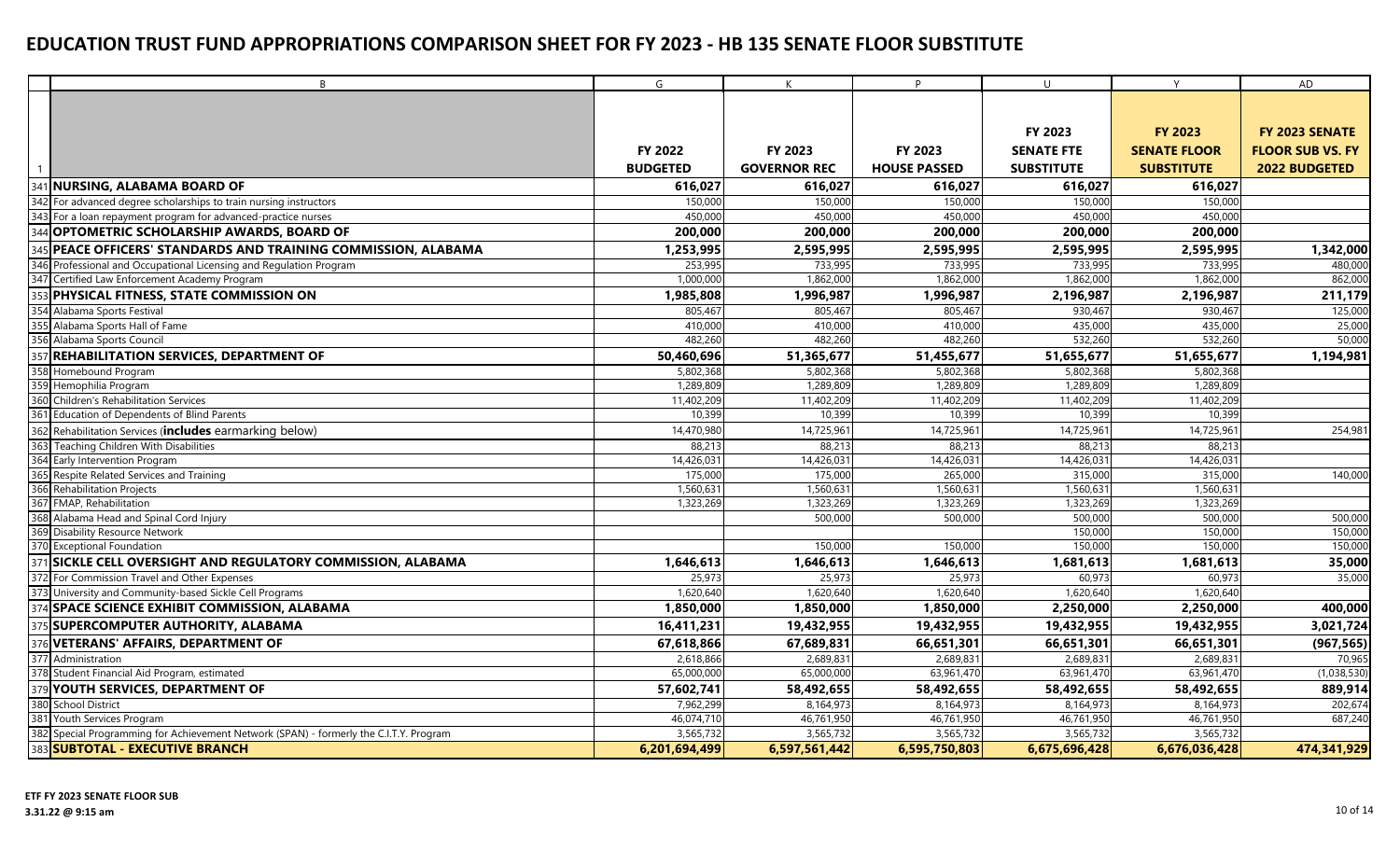|                | B                                                                                                              | G                                 | K                              | P                              | U                                                        | Y                                                          | AD                                                                |
|----------------|----------------------------------------------------------------------------------------------------------------|-----------------------------------|--------------------------------|--------------------------------|----------------------------------------------------------|------------------------------------------------------------|-------------------------------------------------------------------|
| $\overline{1}$ |                                                                                                                | <b>FY 2022</b><br><b>BUDGETED</b> | FY 2023<br><b>GOVERNOR REC</b> | FY 2023<br><b>HOUSE PASSED</b> | <b>FY 2023</b><br><b>SENATE FTE</b><br><b>SUBSTITUTE</b> | <b>FY 2023</b><br><b>SENATE FLOOR</b><br><b>SUBSTITUTE</b> | FY 2023 SENATE<br><b>FLOOR SUB VS. FY</b><br><b>2022 BUDGETED</b> |
| 384            |                                                                                                                |                                   |                                |                                |                                                          |                                                            |                                                                   |
|                | 385 SUBTOTAL - LEGISLATIVE and EXECUTIVE BRANCH                                                                | 6,219,897,090                     | 6,615,695,401                  | 6,613,884,762                  | 6,694,330,387                                            | 6,694,670,387                                              | 474,773,297                                                       |
| 386            |                                                                                                                |                                   |                                |                                |                                                          |                                                            |                                                                   |
|                | 387 COLLEGES and UNIVERSITIES                                                                                  |                                   |                                |                                |                                                          |                                                            |                                                                   |
|                | 388 ALABAMA A&M UNIVERSITY                                                                                     | 46,577,392                        | 50,729,922                     | 50,729,922                     | 50,729,922                                               | 50,729,922                                                 | 4,152,530                                                         |
|                | 389 Alabama A&M University - O&M (includes earmarking below)                                                   | 40,734,161                        | 44,806,989                     | 44,806,989                     | 44,806,989                                               | 44,806,989                                                 | 4,072,828                                                         |
|                | 390 State Black Archives Research Center & Museum                                                              | 250,000                           | 250,000                        | 250,000                        | 250,000                                                  | 250,000                                                    |                                                                   |
|                | 391 Artificial Intelligence, Cybersecurity, and STEM Enhancements                                              | 125,000                           | 125,000                        | 125,000                        | 125,000                                                  | 125,000                                                    |                                                                   |
|                | 392 Extension - Urban Affairs and Non-Traditional Land Grant Programs (per Knight v. Alabama Final Settlement) | 4,084,765                         | 4,084,765                      | 4,084,765                      | 4,084,765                                                | 4,084,765                                                  |                                                                   |
|                | Agricultural Research Station Fixed Costs (per Knight v. Alabama Final Settlement)                             | 432,285                           | 432,285                        | 432,285                        | 432,285                                                  | 432,285                                                    |                                                                   |
|                | 394 Agricultural Research and Extension - State Match                                                          | 1,226,18                          | 1,305,883                      | 1,305,883                      | 1,305,883                                                | 1,305,883                                                  | 79,702                                                            |
|                | 395 Virginia Caples Learning Living Institute                                                                  | 100,000                           | 100,000                        | 100,000                        | 100,000                                                  | 100,000                                                    |                                                                   |
|                | 398 ALABAMA A&M UNIVERSITY-MILES                                                                               | 383,486                           | 383,486                        | 383,486                        | 493,486                                                  | 493,486                                                    | 110,000                                                           |
|                | 399 ALABAMA STATE UNIVERSITY                                                                                   | 52,461,244                        | 55,871,225                     | 55,871,225                     | 55,871,225                                               | 55,871,225                                                 | 3,409,981                                                         |
|                | 400 ASU - O&M (includes earmarking below)                                                                      | 52,461,244                        | 55,871,225                     | 55,871,225                     | 55,871,225                                               | 55,871,225                                                 | 3,409,981                                                         |
|                | 401 Health Information Management Program                                                                      | 479,323                           | 479,323                        | 479,323                        | 479,323                                                  | 479,323                                                    |                                                                   |
|                | 402 Occupational Therapy Program                                                                               | 520,980                           | 520,980                        | 520,980                        | 520,980                                                  | 520,980                                                    |                                                                   |
|                | 403 Physical Therapy Program                                                                                   | 1,630,747                         | 1,630,747                      | 1,630,747                      | 1,630,747                                                | 1,630,747                                                  |                                                                   |
|                | 404 Title VI Program Enhancement                                                                               | 1,657,477                         | 1,657,477                      | 1,657,477                      | 1,657,477                                                | 1,657,477                                                  |                                                                   |
|                | 405 EdD in Educational Leadership, Policy and Law                                                              | 2,392,969                         | 2,392,969                      | 2,392,969                      | 2,392,969                                                | 2,392,969                                                  |                                                                   |
|                | 406 Desegregation Planning                                                                                     | 184,906                           | 184,906                        | 184,906                        | 184,906                                                  | 184,906                                                    |                                                                   |
|                | 407 Dormitory Renovations                                                                                      | 500,000                           | 500,000                        | 500,000                        | 500.000                                                  | 500,000                                                    |                                                                   |
|                | 408 Forensic Sciences                                                                                          | 100,000                           | 100,000                        | 100,000                        | 100,000                                                  | 100,000                                                    |                                                                   |
|                | 409 UNIVERSITY OF ALABAMA SYSTEM                                                                               | 582,373,963                       | 628,759,982                    | 628,759,982                    | 629,150,716                                              | 629,400,716                                                | 47,026,753                                                        |
|                | 410 UA - Tuscaloosa O&M (includes earmarking below)                                                            | 194,970,221                       | 212,885,740                    | 212,885,740                    | 212,885,740                                              | 212,885,740                                                | 17,915,519                                                        |
| 411            | Small Business Development Centers, Alabama                                                                    | 961,600                           | 961,600                        | 961,600                        | 961,600                                                  | 961,600                                                    |                                                                   |
| 412            | Alabama Transportation Institute                                                                               | 5,000,000                         | 5,000,000                      | 5,000,000                      | 5,000,000                                                | 5,000,000                                                  |                                                                   |
|                | 413 Insurance Information and Research Center                                                                  |                                   |                                |                                |                                                          |                                                            |                                                                   |
|                | 414 Institute for Automotive Engineering                                                                       | 1,000,000                         | 1,000,000                      | 1,000,000                      | 1,000,000                                                | 1,000,000                                                  |                                                                   |
|                | 415 Water Resource Center, State of Alabama                                                                    | 1,360,000                         | 1,360,000                      | 1,360,000                      | 1,360,000                                                | 1,360,000                                                  |                                                                   |
|                | 416 Rural Health Care Program                                                                                  | 600,000                           | 600,000                        | 600,000                        | 600,000                                                  | 600,000                                                    |                                                                   |
|                | 417 UA - Birmingham O&M (includes earmarking below)                                                            | 324,844,591                       | 347,959,489                    | 347,959,489                    | 348,350,223                                              | 348,600,223                                                | 23,755,632                                                        |
|                | 418 UAB - Cancer Center                                                                                        | 5,052,527                         | 5,052,527                      | 5,052,527                      | 5,052,527                                                | 5,052,527                                                  |                                                                   |
|                | 419 Minority Dental Program                                                                                    | 201,473                           | 201,473                        | 201,473                        | 201,473                                                  | 201,473                                                    |                                                                   |
|                | 420 Amyotrophic Lateral Sclerosis (ALS) Clinic                                                                 |                                   |                                |                                | 390,734                                                  | 390,734                                                    | 390,734                                                           |
|                | 421 Center for Diabetic Research                                                                               | 500,000                           | 500,000                        | 500,000                        | 500,000                                                  |                                                            | (500,000)                                                         |
|                | 422 High School and Middle School Athletic Training Programs                                                   | 356,765                           | 356,765                        | 356,765                        | 356,765                                                  | 356,765                                                    |                                                                   |
|                | 423 UAB School of Medicine - Central Alabama Regional Campus                                                   | 500,000                           | 500,000                        | 500,000                        | 500,000                                                  | 500,000                                                    |                                                                   |
|                | 424 Center for Clinical and Transitional Science                                                               | 500,000                           | 500,000                        | 500,000                        | 500,000                                                  | 500,000                                                    |                                                                   |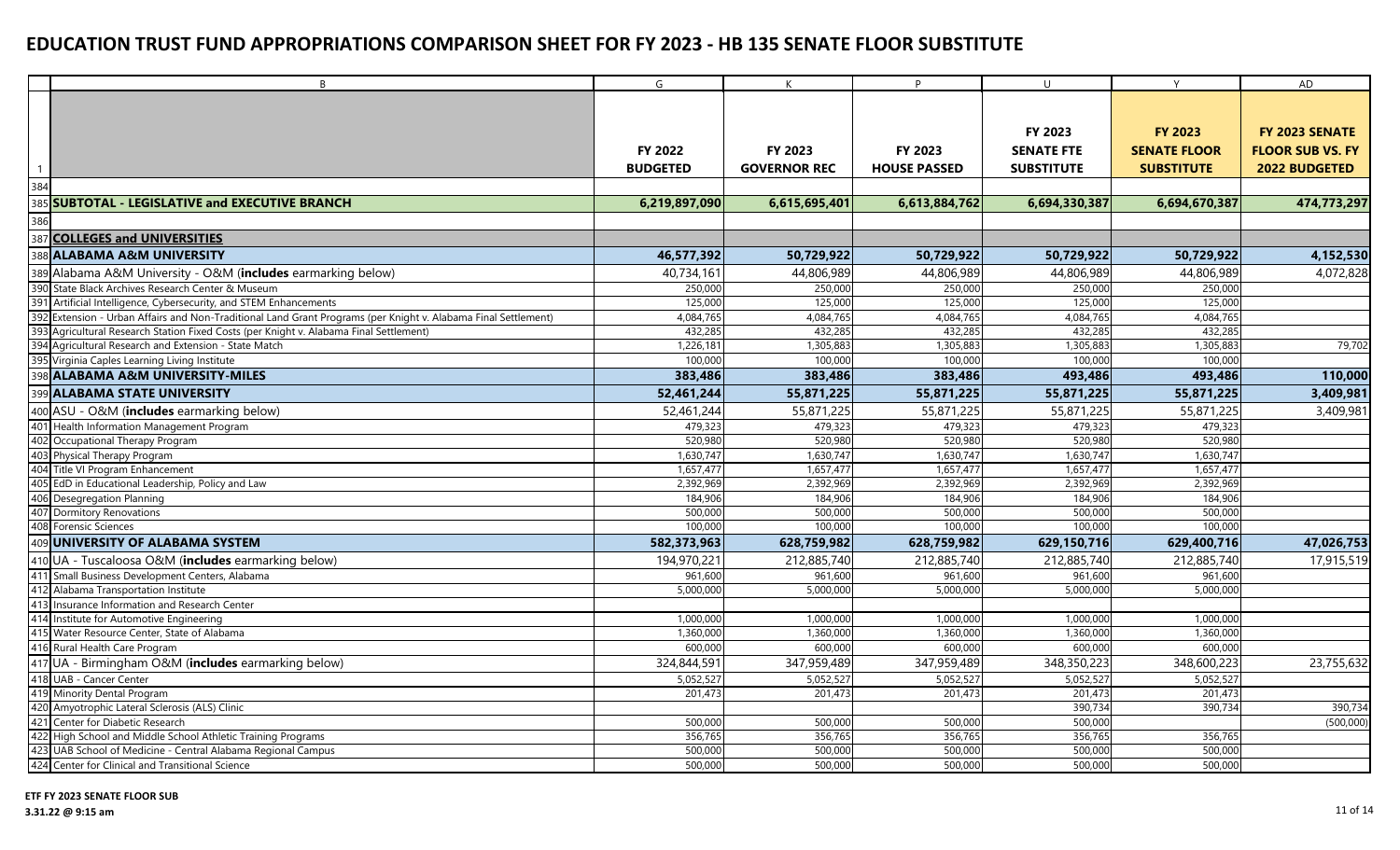| B                                                                                         | G               | K                   | P                   | $\cup$            | Y                   | AD                      |
|-------------------------------------------------------------------------------------------|-----------------|---------------------|---------------------|-------------------|---------------------|-------------------------|
|                                                                                           |                 |                     |                     |                   |                     |                         |
|                                                                                           |                 |                     |                     |                   |                     |                         |
|                                                                                           |                 |                     |                     | FY 2023           | <b>FY 2023</b>      | FY 2023 SENATE          |
|                                                                                           | FY 2022         | FY 2023             | FY 2023             | <b>SENATE FTE</b> | <b>SENATE FLOOR</b> | <b>FLOOR SUB VS. FY</b> |
| $\overline{1}$                                                                            | <b>BUDGETED</b> | <b>GOVERNOR REC</b> | <b>HOUSE PASSED</b> | <b>SUBSTITUTE</b> | <b>SUBSTITUTE</b>   | <b>2022 BUDGETED</b>    |
| 425 Genome Alabama ("in collaboration with Hudson Alpha Institute")                       | 2,000,000       | 2,000,000           | 2,000,000           | 2,000,000         | 2,000,000           |                         |
| 427 Alabama Drug Discovery Alliance ("in collaboration with Southern Research Institute") | 1,400,000       | 1,400,000           | 1,400,000           | 1,400,000         | 1,400,000           |                         |
| 428 UAB School of Optometry                                                               | 250,000         |                     |                     |                   | 250,000             |                         |
| 429 Rural Hospitals Resource Center                                                       | 1,250,000       | 1,250,000           | 1,250,000           | 1,250,000         | 1,250,000           |                         |
| 430 UAB - Chauncey Sparks Center/Special Mental Health                                    | 4,236,628       | 4,236,628           | 4,236,628           | 4,236,628         | 4,236,628           |                         |
| 431 UA - Huntsville O&M (includes earmarking below)                                       | 58,322,523      | 63,678,125          | 63,678,125          | 63,678,125        | 63,678,125          | 5,355,602               |
| 432 State Climatologist, Alabama Office of the                                            | 850,000         | 850,000             | 850,000             | 850,000           | 850,000             |                         |
| 433 Redstone Research Retention Program                                                   | 2,700,000       | 2,700,000           | 2,700,000           | 2,700,000         | 2,700,000           |                         |
| 434 ATHENS STATE UNIVERSITY                                                               | 16,145,494      | 18,694,951          | 18,994,951          | 19,444,951        | 19,444,951          | 3,299,457               |
| 435 Athens State - O&M (includes earmarking below)                                        | 16,145,494      | 18,694,951          | 18,994,951          | 19,444,951        | 19,444,951          | 3,299,457               |
| 436 Collaboration Program with the Alabama Community College System                       | 225,000         | 225,000             | 225,000             | 275,000           | 275,000             | 50,000                  |
| 437 Center for Excellence in Education Diversity                                          |                 |                     |                     | 325,000           | 325,000             | 325,000                 |
| 438 Arts Center                                                                           | 181,455         | 181,455             | 181.455             | 256,455           | 256,455             | 75,000                  |
| 439 AUBURN UNIVERSITY SYSTEM                                                              | 308,420,624     | 335,418,459         | 335,418,459         | 335,418,459       | 335,543,459         | 27,122,835              |
| 440 AU - O&M (includes earmarking below)                                                  | 206,205,072     | 226,370,953         | 226,370,953         | 226,370,953       | 226,370,953         | 20,165,881              |
| 441 Poultry Science Department                                                            | 250,000         | 250,000             | 250,000             | 250,000           | 250,000             |                         |
| 442 Opioid Addiction Recovery Center                                                      | 125,000         | 125,000             | 125,000             |                   |                     | (125,000)               |
| 443 National Livestock Coordinator for the College of Agriculture                         | 250,000         | 250,000             | 250,000             | 250,000           | 250,000             |                         |
| 444 CLT Outreach and Research                                                             | 940,125         | 940,125             | 940,125             | 940,125           | 940,125             |                         |
| 445 Agricultural Experiment Station                                                       | 36,416,048      | 38,783,091          | 38,783,091          | 38,783,091        | 38,783,091          | 2,367,043               |
| 446 Cooperative Extension System                                                          | 38,239,310      | 40,724,865          | 40,724,865          | 40,724,865        | 40,849,865          | 2,610,555               |
| 447 For a 4H youth development agricultural and animal sciences extension specialist      |                 |                     |                     |                   | 125,000             | 125,000                 |
| 448 AUM - O&M (includes earmarking below)                                                 | 27,560,194      | 29,539,550          | 29,539,550          | 29,539,550        | 29,539,550          | 1,979,356               |
| 449 Senior Resource Center                                                                | 114,915         | 114,915             | 114.915             | 114,915           | 114,915             |                         |
| 450 JACKSONVILLE STATE UNIVERSITY                                                         | 46,786,485      | 50,848,490          | 51,028,490          | 51,028,490        | 51,028,490          | 4,242,005               |
| 451 JSU - O&M (includes earmarking below)                                                 | 46,786,485      | 50,848,490          | 51,028,490          | 51,028,490        | 51,028,490          | 4,242,005               |
| 452 Little River Canyon Field School                                                      | 300,000         | 300,000             | 450,000             | 450,000           | 450,000             | 150,000                 |
| 453 Center for Manufacturing Support                                                      | 700,000         | 700,000             | 700,000             | 700,000           | 700,000             |                         |
| 454 Center for Applied Forensics                                                          | 500,000         | 500,000             | 500,000             | 500,000           | 500,000             |                         |
| 455 Center for Law Enforcement Best Practices                                             | 475,000         | 475,000             | 475,000             | 475,000           | 475,000             |                         |
| 458 Economic Development Initiative                                                       | 195,000         | 195,000             | 225,000             | 225,000           | 225,000             | 30,000                  |
| 459 MONTEVALLO, UNIVERSITY OF                                                             | 24,959,955      | 27,207,352          | 27,207,352          | 27,232,352        | 27,232,352          | 2,272,397               |
| 460 Montevallo - O&M (includes earmarking below)                                          | 24,959,955      | 27,207,352          | 27,207,352          | 27,232,352        | 27,232,352          | 2,272,397               |
| 461 Allied Health                                                                         | 725,000         | 1,000,000           | 1,000,000           | 1,000,000         | 1,000,000           | 275,000                 |
| 462 Rural Teacher Recruitment                                                             |                 | 350,000             | 350,000             | 350,000           | 350,000             | 350,000                 |
| 463 For Purchases of Books and Materials for Disadvantaged Students                       | 25,000          | 25,000              | 25,000              | 50,000            | 50,000              | 25,000                  |
| 464 NORTH ALABAMA, UNIVERSITY OF                                                          | 39,910,091      | 43,504,247          | 45,004,247          | 45,004,247        | 45,004,247          | 5,094,156               |
| 465 UNA - O&M                                                                             | 39,910,091      | 43,504,247          | 45,004,247          | 45,004,247        | 45,004,247          | 5,094,156               |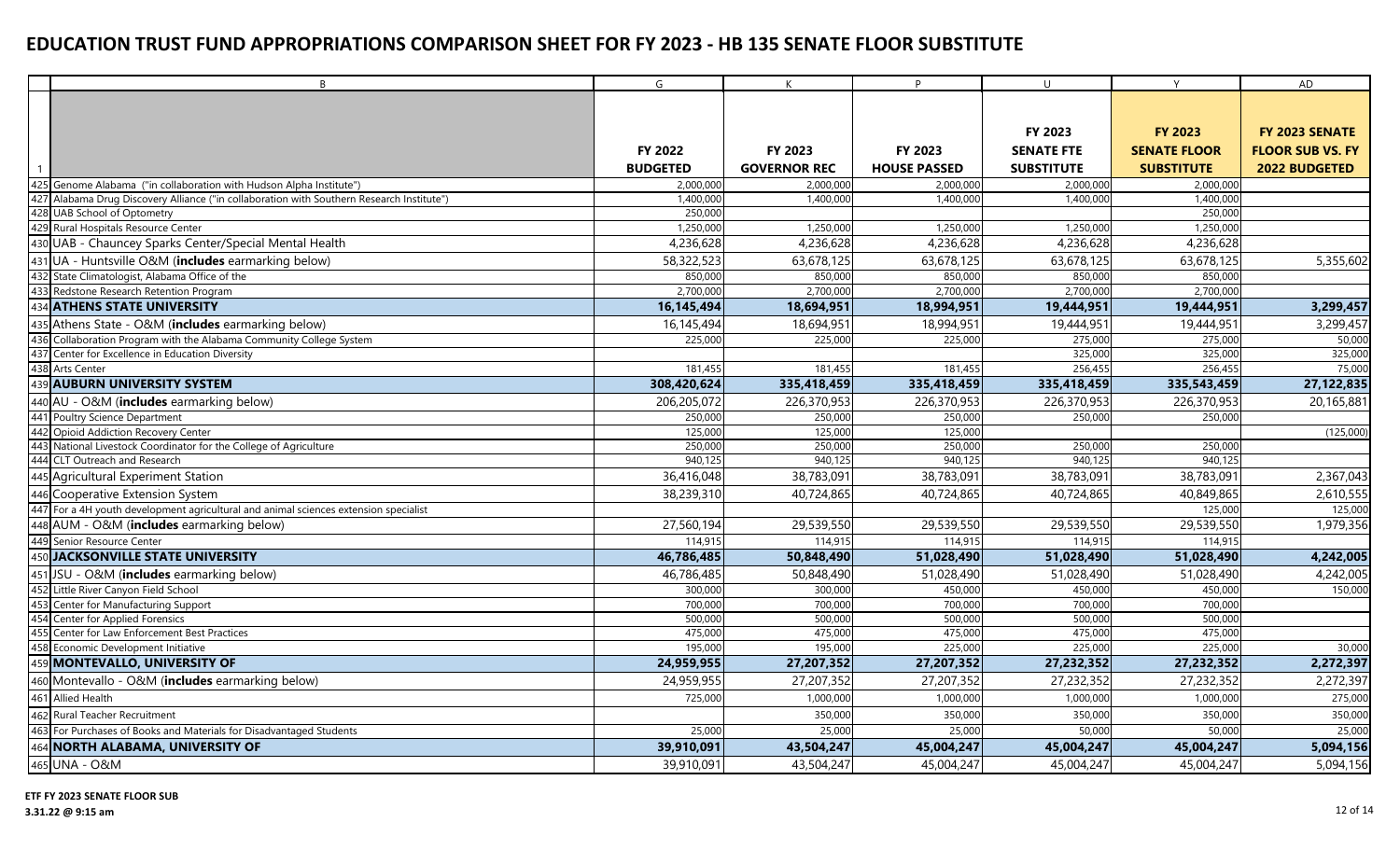|     | B                                                                       | G               | K                   | P                   | $\cup$            | Y                   | AD                      |
|-----|-------------------------------------------------------------------------|-----------------|---------------------|---------------------|-------------------|---------------------|-------------------------|
|     |                                                                         |                 |                     |                     |                   |                     |                         |
|     |                                                                         |                 |                     |                     |                   |                     |                         |
|     |                                                                         |                 |                     |                     | FY 2023           | <b>FY 2023</b>      | FY 2023 SENATE          |
|     |                                                                         | FY 2022         | FY 2023             | FY 2023             | <b>SENATE FTE</b> | <b>SENATE FLOOR</b> | <b>FLOOR SUB VS. FY</b> |
|     |                                                                         | <b>BUDGETED</b> | <b>GOVERNOR REC</b> | <b>HOUSE PASSED</b> | <b>SUBSTITUTE</b> | <b>SUBSTITUTE</b>   | 2022 BUDGETED           |
|     | 466 Workforce Development Initiatives                                   | 2,250,000       | 2,250,000           | 2,250,000           | 2,250,000         | 2,250,000           |                         |
|     | 467 SOUTH ALABAMA, UNIVERSITY OF                                        | 129,097,530     | 140,713,869         | 140,713,869         | 140,713,869       | 140,713,869         | 11,616,339              |
|     | 468 USA - O&M (includes earmarking below)                               | 129,097,530     | 140,713,869         | 140,713,869         | 140,713,869       | 140,713,869         | 11,616,339              |
|     | 469 Banking School                                                      | 50,000          |                     |                     |                   |                     | (50,000)                |
|     | 470 TROY UNIVERSITY SYSTEM                                              | 61,877,662      | 67,798,640          | 67,798,640          | 68,023,640        | 68,023,640          | 6,145,978               |
|     | 471 Troy - O&M (includes earmarking below)                              | 61,877,662      | 67,798,640          | 67,798,640          | 68,023,640        | 68,023,640          | 6,145,978               |
|     | 472 Sign Language Interpretive Center                                   | 325,000         | 325,000             | 325,000             | 450,000           | 450,000             | 125,000                 |
|     | 473 Dothan Pre-K Teacher Training Center                                | 350,000         | 350,000             | 350,000             | 450,000           | 450,000             | 100,000                 |
|     | 474 WEST ALABAMA, UNIVERSITY OF                                         | 21,615,195      | 25,656,648          | 25,656,648          | 25,656,648        | 25,656,648          | 4,041,453               |
|     | 475 West Alabama - O&M (includes earmarking below)                      | 21,615,195      | 25,656,648          | 25,656,648          | 25,656,648        | 25,656,648          | 4,041,453               |
|     | 476 National Young Farmers                                              | 50,000          | 50,000              | 50,000              | 50,000            | 50,000              |                         |
|     | 477 Black Belt STEM                                                     |                 | 550,000             | 550,000             | 550,000           | 550,000             | 550,000                 |
|     | 478 Women's Hall of Fame                                                |                 | 10,000              | 10,000              | 10,000            | 10,000              | 10,000                  |
|     | 479 Rural Workforce Development                                         | 400,000         | 400,000             | 400,000             | 400,000           | 400,000             |                         |
|     | 480 Blackbelt Teaching Initiative                                       | 450,000         | 610,000             | 610,000             | 610,000           | 610,000             | 160,000                 |
|     | 481 WEST ALABAMA, UNIVERSITY OF - STILLMAN COLLEGE                      | 100,000         | 100,000             | 100,000             | 100,000           | 100,000             |                         |
|     | 482 SUBTOTAL - COLLEGES and UNIVERSITIES                                | 1,330,709,121   | 1,445,687,271       | 1,447,667,271       | 1,448,868,005     | 1,449,243,005       | 118,533,884             |
| 483 |                                                                         |                 |                     |                     |                   |                     |                         |
|     | 484 SUBTOTAL - LEGISLATIVE, EXECUTIVE, COLLEGES and UNIVERSITIES        | 7,550,606,211   | 8,061,382,672       | 8,061,552,033       | 8,143,198,392     | 8,143,913,392       | 593,307,181             |
|     |                                                                         |                 |                     |                     |                   |                     |                         |
|     | 485<br>486 <b>OTHER</b>                                                 |                 |                     |                     |                   |                     |                         |
|     | 487 ALABAMA INNOVATION FUND                                             | 12,420,133      | 32,420,133          | 32,420,133          | 33,420,133        | 33,420,133          | 21,000,000              |
|     | 488 Alabama Innovation Fund (includes earmarking below)                 | 12,420,133      | 32,420,133          | 32,420,133          | 33,420,133        | 33,420,133          | 21,000,000              |
|     | 489 Alabama Innovation Corporation                                      | 4,000,000       | 24,000,000          | 24,000,000          | 25,000,000        | 25,000,000          | 21,000,000              |
| 490 | Small Business Innovation Research and Small Business Technology grants | 5,000,000       | 5,000,000           | 5,000,000           | 5,000,000         | 5,000,000           |                         |
| 491 | Neurological Research Project                                           | 1,000,000       | 1,000,000           | 1,000,000           | 1,000,000         | 1,000,000           |                         |
| 492 | Southern Research Institute                                             | 1,000,000       | 1,000,000           | 1,000,000           | 1,000,000         | 1,000,000           |                         |
|     | 493 Hudson Alpha Institute for Biotechnology                            | 1,000,000       | 1,000,000           | 1,000,000           | 1,000,000         | 1,000,000           |                         |
|     | 494 DEAF AND BLIND, ALABAMA INSTITUTE FOR                               | 63,718,172      | 66,347,128          | 66,347,128          | 69,647,128        | 69,647,128          | 5,928,956               |
|     | 495 Adult Programs (includes earmarking below)                          | 15,925,467      | 16,451,811          | 16,451,811          | 17,270,098        | 17,270,098          | 1,344,631               |
|     | 496 Birmingham Regional Office                                          | 10,000          | 10,000              | 10,000              | 10,000            | 10,000              |                         |
|     | 497 Children and Youth Programs                                         | 37,619,157      | 39,273,231          | 39,273,231          | 41,226,619        | 41,226,619          | 3,607,462               |
|     | 498 Industries for the Blind                                            | 10,173,548      | 10,622,086          | 10,622,086          | 11,150,411        | 11,150,411          | 976,863                 |
|     | 499 TREASURY - PACT PAYMENT (Higher Ed)                                 | 17,699,880      |                     |                     |                   |                     | (17,699,880)            |
|     | 500 TREASURY - PACT PAYMENT (Other)                                     | 14,481,720      |                     |                     |                   |                     | (14, 481, 720)          |
|     | 501 CAPITAL PROJECT COSTS                                               |                 | 125,000,000         |                     |                   |                     |                         |
|     |                                                                         |                 |                     |                     |                   |                     |                         |